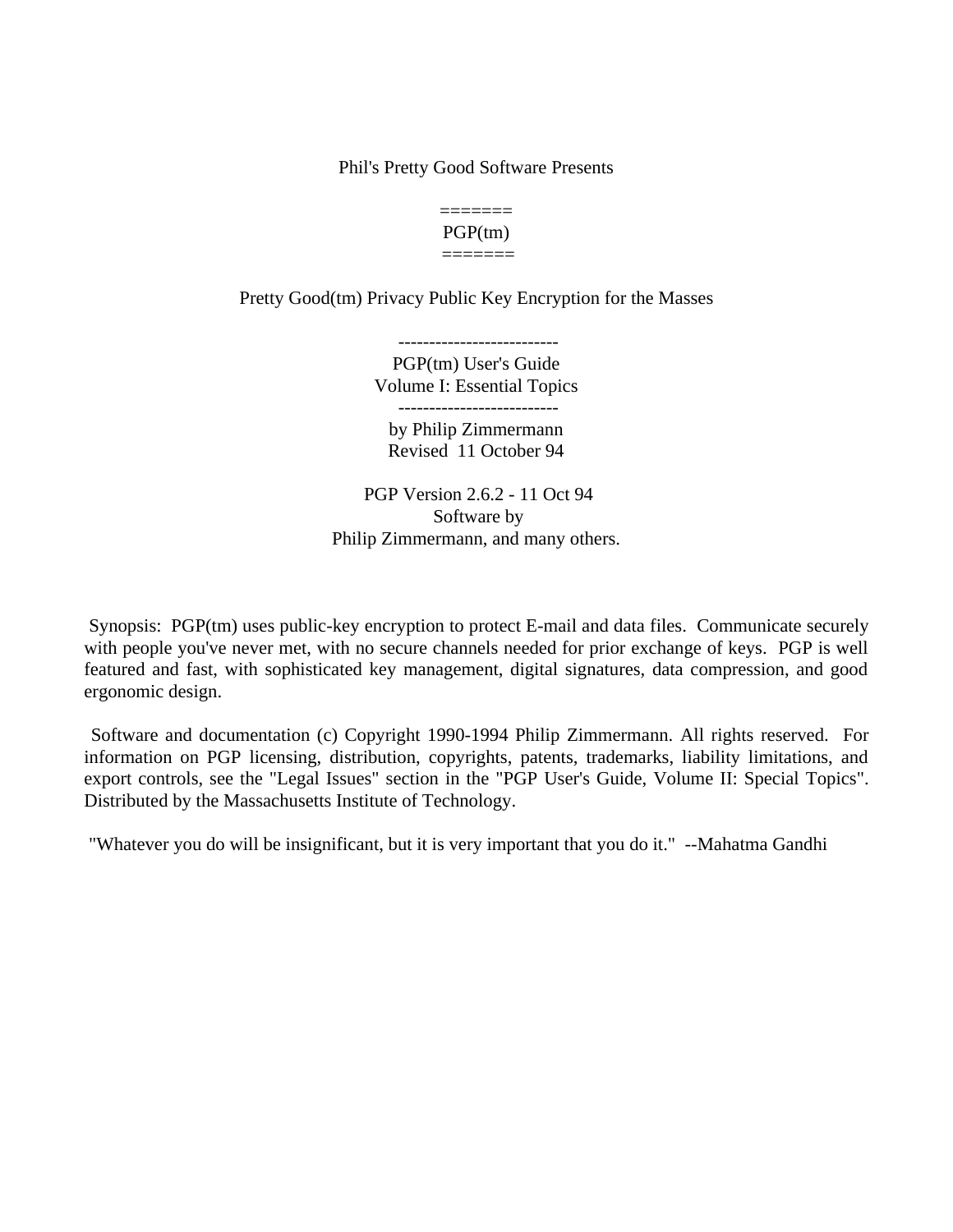Contents

========

Quick Overview Why Do You Need PGP? How it Works Installing PGP How to Use PGP To See a Usage Summary Encrypting a Message Encrypting a Message to Multiple Recipients Signing a Message Signing and then Encrypting Using Just Conventional Encryption Decrypting and Checking Signatures Managing Keys RSA Key Generation Adding a Key to Your Key Ring Removing a Key or User ID from Your Key Ring Extracting (copying) a Key from Your Key Ring Viewing the Contents of Your Key Ring How to Protect Public Keys from Tampering How Does PGP Keep Track of Which Keys are Valid? How to Protect Secret Keys from Disclosure Revoking a Public Key What If You Lose Your Secret Key? Advanced Topics Sending Ciphertext Through E-mail Channels: Radix-64 Format Environmental Variable for Path Name Setting Parameters in the PGP Configuration File Vulnerabilities Beware of Snake Oil Notice to Macintosh Users PGP Quick Reference Legal Issues Acknowledgments About the Author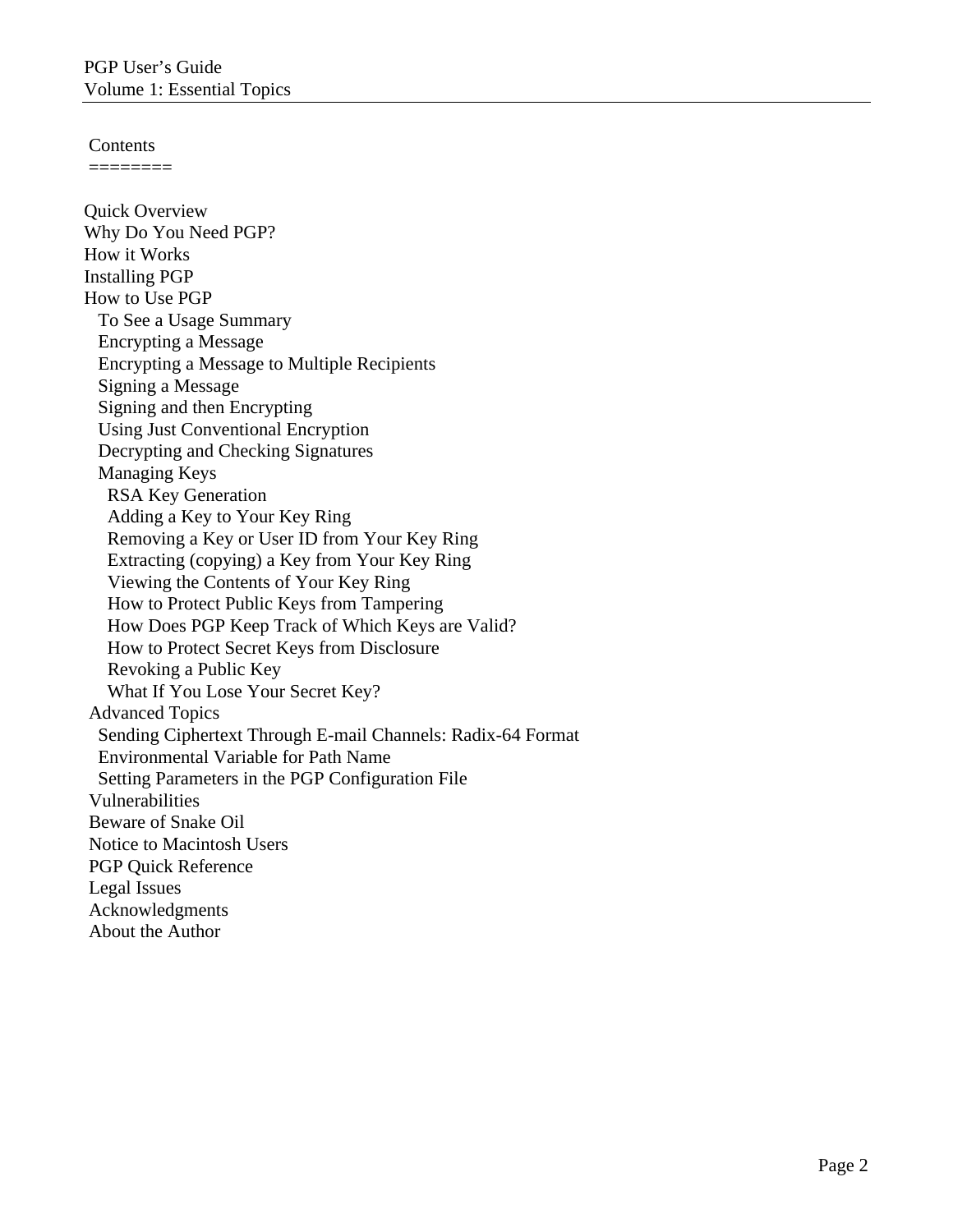# Quick Overview

==============

Pretty Good(tm) Privacy (PGP), from Phil's Pretty Good Software, is a high security cryptographic software application for MSDOS, Unix, VAX/VMS, and other computers. PGP allows people to exchange files or messages with privacy, authentication, and convenience. Privacy means that only those intended to receive a message can read it. Authentication means that messages that appear to be from a particular person can only have originated from that person. Convenience means that privacy and authentication are provided without the hassles of managing keys associated with conventional cryptographic software. No secure channels are needed to exchange keys between users, which makes PGP much easier to use. This is because PGP is based on a powerful new technology called "public key" cryptography.

PGP combines the convenience of the Rivest-Shamir-Adleman (RSA) public key cryptosystem with the speed of conventional cryptography, message digests for digital signatures, data compression before encryption, good ergonomic design, and sophisticated key management. And PGP performs the publickey functions faster than most other software implementations. PGP is public key cryptography for the masses.

PGP does not provide any built-in modem communications capability. You must use a separate software product for that.

This document, "Volume I: Essential Topics", only explains the essential concepts for using PGP, and should be read by all PGP users. "Volume II: Special Topics" covers the advanced features of PGP and other special topics, and may be read by more serious PGP users. Neither volume explains the underlying technology details of cryptographic algorithms and data structures.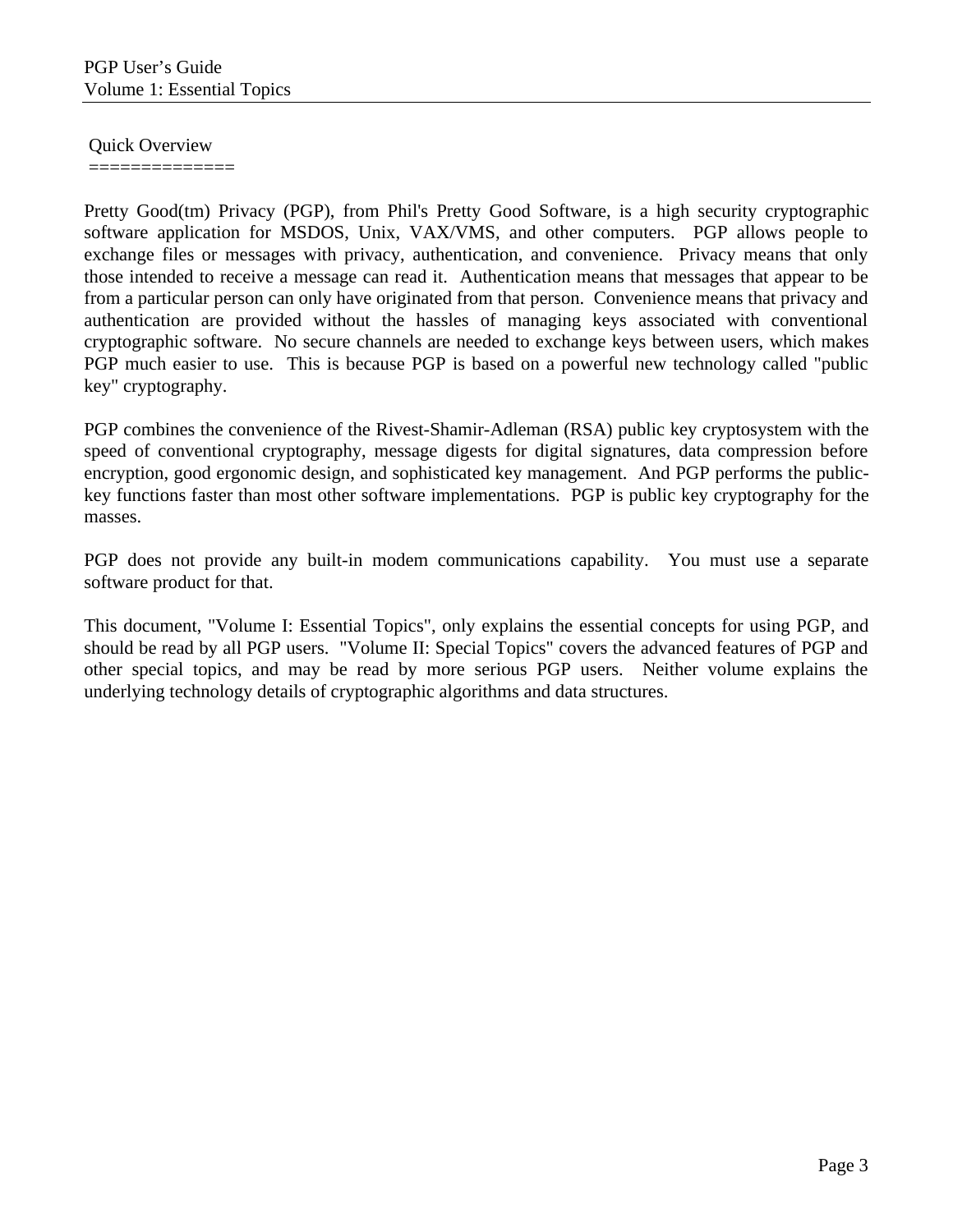## Why Do You Need PGP? ====================

It's personal. It's private. And it's no one's business but yours. You may be planning a political campaign, discussing your taxes, or having an illicit affair. Or you may be doing something that you feel shouldn't be illegal, but is. Whatever it is, you don't want your private electronic mail (E-mail) or confidential documents read by anyone else. There's nothing wrong with asserting your privacy. Privacy is as apple-pie as the Constitution.

Perhaps you think your E-mail is legitimate enough that encryption is unwarranted. If you really are a law-abiding citizen with nothing to hide, then why don't you always send your paper mail on postcards? Why not submit to drug testing on demand? Why require a warrant for police searches of your house? Are you trying to hide something? You must be a subversive or a drug dealer if you hide your mail inside envelopes. Or maybe a paranoid nut. Do law-abiding citizens have any need to encrypt their Email?

What if everyone believed that law-abiding citizens should use postcards for their mail? If some brave soul tried to assert his privacy by using an envelope for his mail, it would draw suspicion. Perhaps the authorities would open his mail to see what he's hiding. Fortunately, we don't live in that kind of world, because everyone protects most of their mail with envelopes. So no one draws suspicion by asserting their privacy with an envelope. There's safety in numbers. Analogously, it would be nice if everyone routinely used encryption for all their E-mail, innocent or not, so that no one drew suspicion by asserting their E-mail privacy with encryption. Think of it as a form of solidarity.

Today, if the Government wants to violate the privacy of ordinary citizens, it has to expend a certain amount of expense and labor to intercept and steam open and read paper mail, and listen to and possibly transcribe spoken telephone conversation. This kind of labor-intensive monitoring is not practical on a large scale. This is only done in important cases when it seems worthwhile.

More and more of our private communications are being routed through electronic channels. Electronic mail is gradually replacing conventional paper mail. E-mail messages are just too easy to intercept and scan for interesting keywords. This can be done easily, routinely, automatically, and undetectably on a grand scale. International cablegrams are already scanned this way on a large scale by the NSA.

We are moving toward a future when the nation will be crisscrossed with high capacity fiber optic data networks linking together all our increasingly ubiquitous personal computers. E-mail will be the norm for everyone, not the novelty it is today. The Government will protect our E-mail with Governmentdesigned encryption protocols. Probably most people will acquiesce to that. But perhaps some people will prefer their own protective measures.

Senate Bill 266, a 1991 omnibus anti-crime bill, had an unsettling measure buried in it. If this nonbinding resolution had become real law, it would have forced manufacturers of secure communications equipment to insert special "trap doors" in their products, so that the Government can read anyone's encrypted messages. It reads: "It is the sense of Congress that providers of electronic communications services and manufacturers of electronic communications service equipment shall insure that communications systems permit the Government to obtain the plain text contents of voice, data, and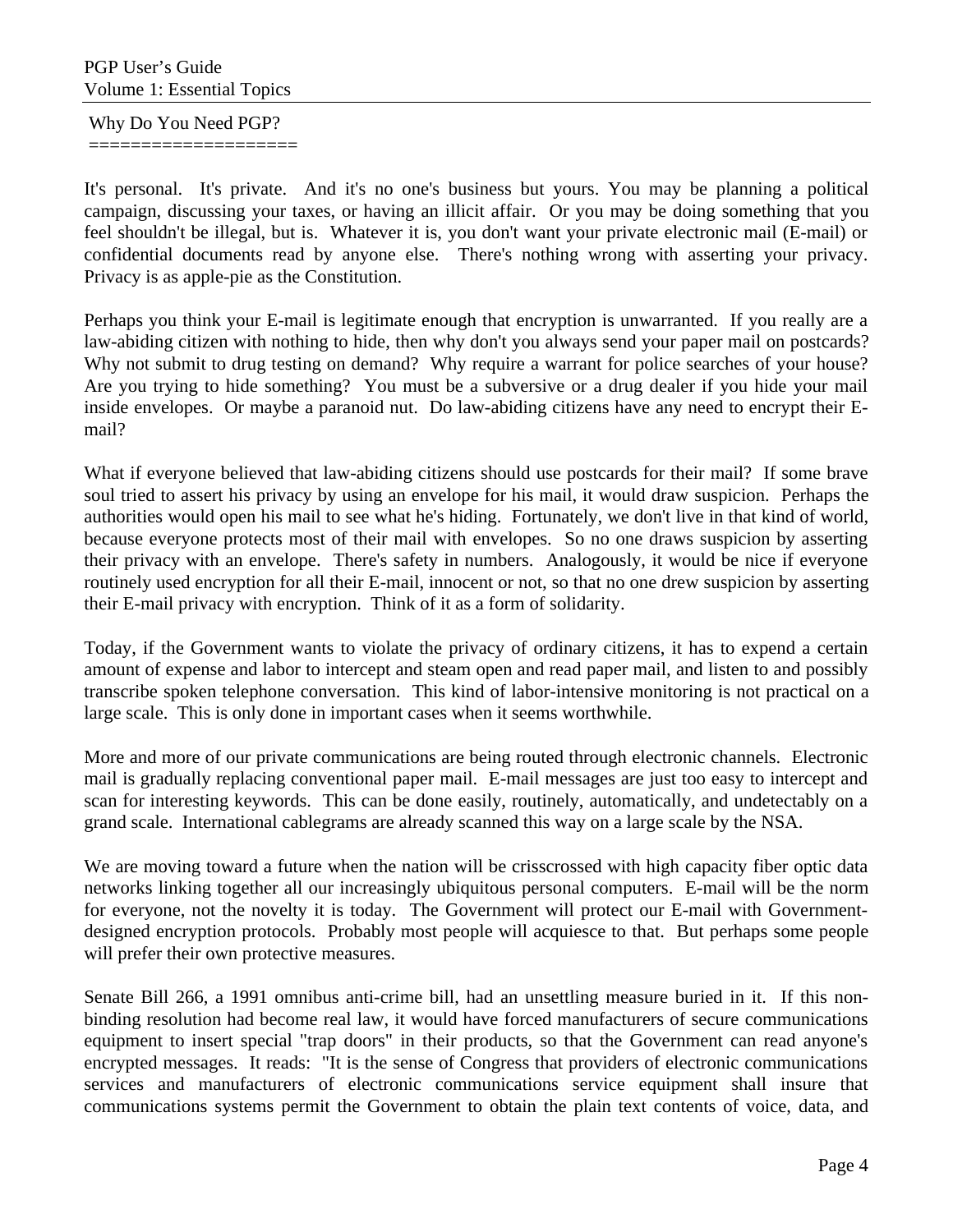other communications when appropriately authorized by law." This measure was defeated after rigorous protest from civil libertarians and industry groups.

In 1992, the FBI Digital Telephony wiretap proposal was introduced to Congress. It would require all manufacturers of communications equipment to build in special remote wiretap ports that would enable the FBI to remotely wiretap all forms of electronic communication from FBI offices. Although it never attracted any sponsors in Congress in 1992 because of citizen opposition, it was reintroduced in 1994.

Most alarming of all is the White House's bold new encryption policy initiative, under development at NSA since the start of the Bush administration, and unveiled April 16th, 1993. The centerpiece of this initiative is a Government-built encryption device, called the "Clipper" chip, containing a new classified NSA encryption algorithm. The Government is encouraging private industry to design it into all their secure communication products, like secure phones, secure FAX, etc. AT&T is now putting the Clipper into their secure voice products. The catch: At the time of manufacture, each Clipper chip will be loaded with its own unique key, and the Government gets to keep a copy, placed in escrow. Not to worry, though-- the Government promises that they will use these keys to read your traffic only when duly authorized by law. Of course, to make Clipper completely effective, the next logical step would be to outlaw other forms of cryptography.

If privacy is outlawed, only outlaws will have privacy. Intelligence agencies have access to good cryptographic technology. So do the big arms and drug traffickers. So do defense contractors, oil companies, and other corporate giants. But ordinary people and grassroots political organizations mostly have not had access to affordable "military grade" public-key cryptographic technology. Until now.

PGP empowers people to take their privacy into their own hands. There's a growing social need for it. That's why I wrote it.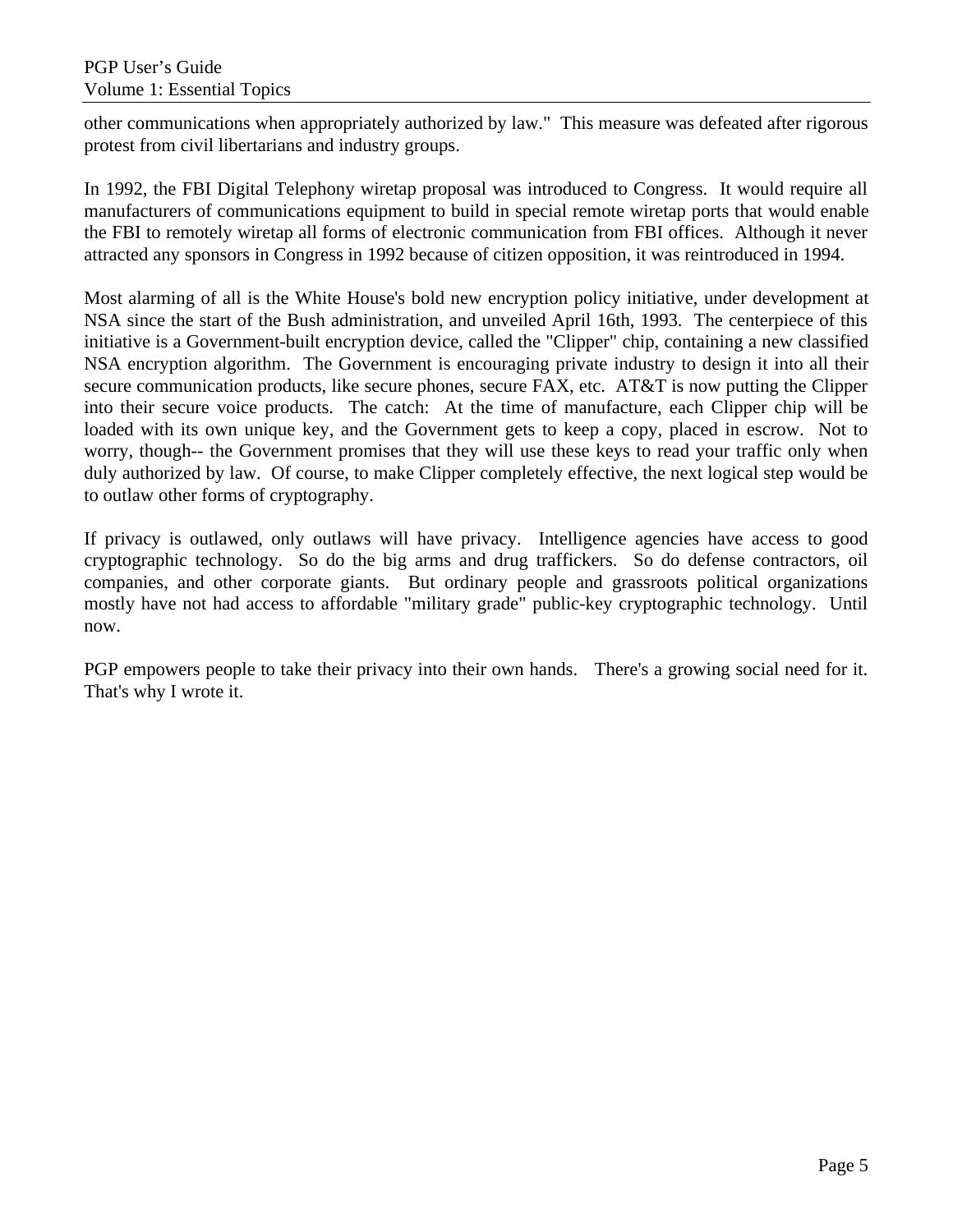How it Works ============

It would help if you were already familiar with the concept of cryptography in general and public key cryptography in particular. Nonetheless, here are a few introductory remarks about public key cryptography.

First, some elementary terminology. Suppose I want to send you a message, but I don't want anyone but you to be able to read it. I can "encrypt", or "encipher" the message, which means I scramble it up in a hopelessly complicated way, rendering it unreadable to anyone except you, the intended recipient of the message. I supply a cryptographic "key" to encrypt the message, and you have to use the same key to decipher or "decrypt" it. At least that's how it works in conventional "single-key" cryptosystems.

In conventional cryptosystems, such as the US Federal Data Encryption Standard (DES), a single key is used for both encryption and decryption. This means that a key must be initially transmitted via secure channels so that both parties can know it before encrypted messages can be sent over insecure channels. This may be inconvenient. If you have a secure channel for exchanging keys, then why do you need cryptography in the first place?

In public key cryptosystems, everyone has two related complementary keys, a publicly revealed key and a secret key (also frequently called a private key). Each key unlocks the code that the other key makes. Knowing the public key does not help you deduce the corresponding secret key. The public key can be published and widely disseminated across a communications network. This protocol provides privacy without the need for the same kind of secure channels that a conventional cryptosystem requires.

Anyone can use a recipient's public key to encrypt a message to that person, and that recipient uses her own corresponding secret key to decrypt that message. No one but the recipient can decrypt it, because no one else has access to that secret key. Not even the person who encrypted the message can decrypt it.

Message authentication is also provided. The sender's own secret key can be used to encrypt a message, thereby "signing" it. This creates a digital signature of a message, which the recipient (or anyone else) can check by using the sender's public key to decrypt it. This proves that the sender was the true originator of the message, and that the message has not been subsequently altered by anyone else, because the sender alone possesses the secret key that made that signature. Forgery of a signed message is infeasible, and the sender cannot later disavow his signature.

These two processes can be combined to provide both privacy and authentication by first signing a message with your own secret key, then encrypting the signed message with the recipient's public key. The recipient reverses these steps by first decrypting the message with her own secret key, then checking the enclosed signature with your public key. These steps are done automatically by the recipient's software.

Because the public key encryption algorithm is much slower than conventional single-key encryption, encryption is better accomplished by using a high-quality fast conventional single-key encryption algorithm to encipher the message. This original unenciphered message is called "plaintext". In a process invisible to the user, a temporary random key, created just for this one "session", is used to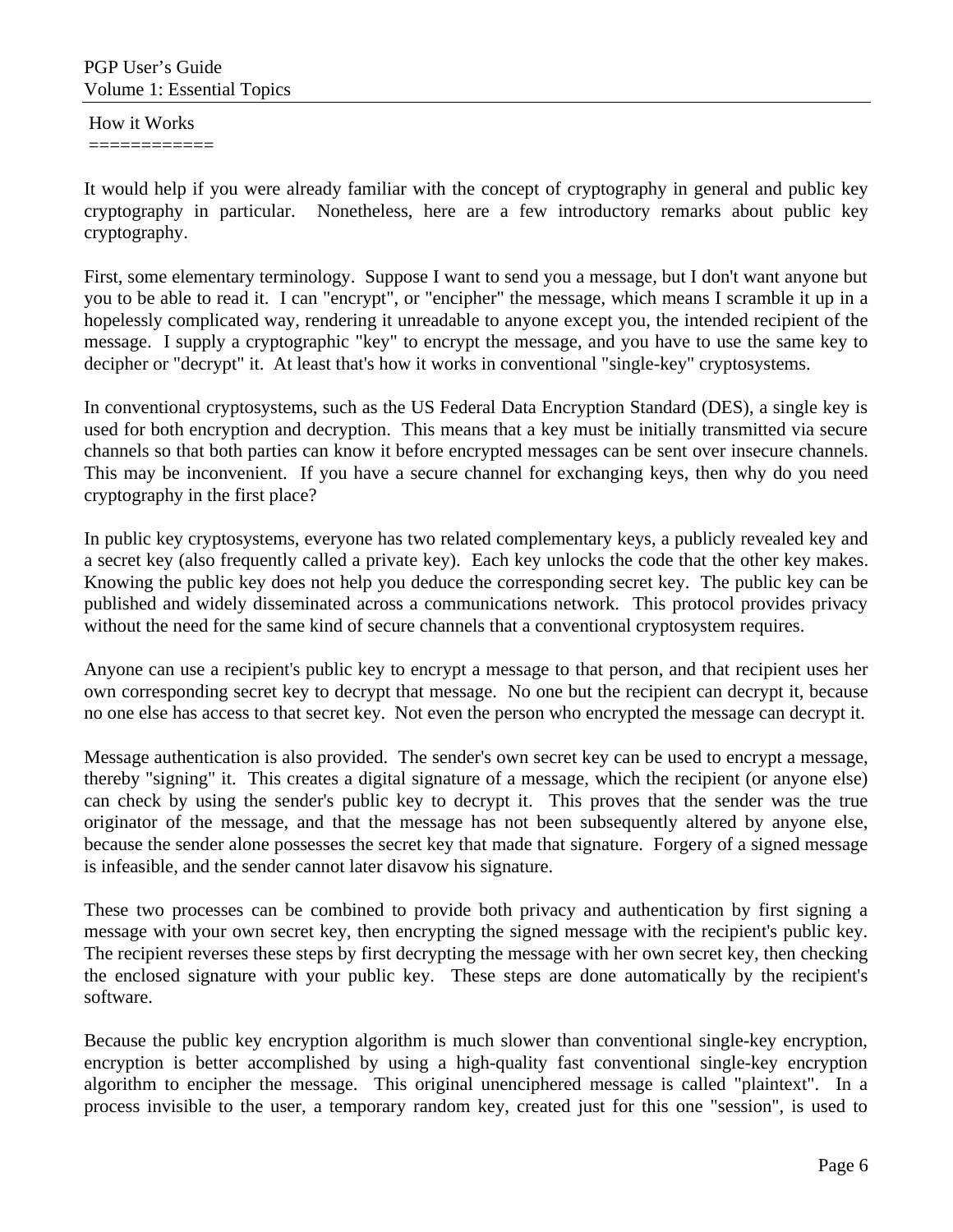conventionally encipher the plaintext file. Then the recipient's public key is used to encipher this temporary random conventional key. This public-key-enciphered conventional "session" key is sent along with the enciphered text (called "ciphertext") to the recipient. The recipient uses her own secret key to recover this temporary session key, and then uses that key to run the fast conventional single-key algorithm to decipher the large ciphertext message.

Public keys are kept in individual "key certificates" that include the key owner's user ID (which is that person's name), a timestamp of when the key pair was generated, and the actual key material. Public key certificates contain the public key material, while secret key certificates contain the secret key material. Each secret key is also encrypted with its own password, in case it gets stolen. A key file, or "key ring" contains one or more of these key certificates. Public key rings contain public key certificates, and secret key rings contain secret key certificates.

The keys are also internally referenced by a "key ID", which is an "abbreviation" of the public key (the least significant 64 bits of the large public key). When this key ID is displayed, only the lower 32 bits are shown for further brevity. While many keys may share the same user ID, for all practical purposes no two keys share the same key ID.

PGP uses "message digests" to form signatures. A message digest is a 128-bit cryptographically strong one-way hash function of the message. It is somewhat analogous to a "checksum" or CRC error checking code, in that it compactly "represents" the message and is used to detect changes in the message. Unlike a CRC, however, it is computationally infeasible for an attacker to devise a substitute message that would produce an identical message digest. The message digest gets encrypted by the secret key to form a signature.

Documents are signed by prefixing them with signature certificates, which contain the key ID of the key that was used to sign it, a secret-key-signed message digest of the document, and a timestamp of when the signature was made. The key ID is used by the receiver to look up the sender's public key to check the signature. The receiver's software automatically looks up the sender's public key and user ID in the receiver's public key ring.

Encrypted files are prefixed by the key ID of the public key used to encrypt them. The receiver uses this key ID message prefix to look up the secret key needed to decrypt the message. The receiver's software automatically looks up the necessary secret decryption key in the receiver's secret key ring.

These two types of key rings are the principal method of storing and managing public and secret keys. Rather than keep individual keys in separate key files, they are collected in key rings to facilitate the automatic lookup of keys either by key ID or by user ID. Each user keeps his own pair of key rings. An individual public key is temporarily kept in a separate file long enough to send to your friend who will then add it to her key ring.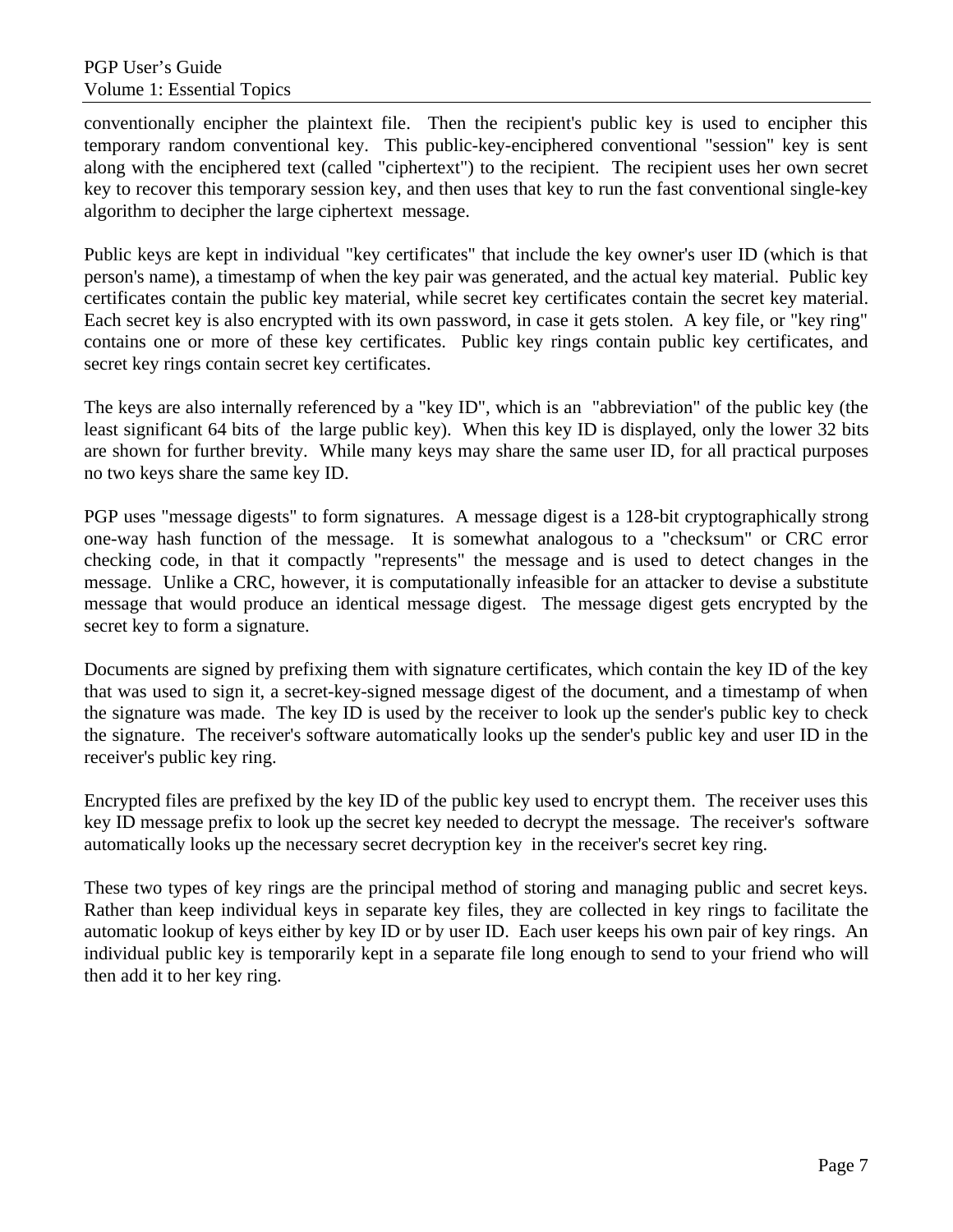### Installing PGP

==============

The MSDOS PGP release package comes in a compressed archive file with a file named in this form: PGPxx.ZIP (each release version has a different number for the "xx" in the filename). For example, the release package for version 2.6 is called PGP26.ZIP. The archive can be decompressed with the MSDOS shareware decompression utility PKUNZIP, or the Unix utility "unzip". When the PGP release package is decompressed, several files emerge from it. One such file, called README.DOC, should always be read before installing PGP. This file contains late-breaking news on what's new in this release of PGP, as well as information on what's in all the other files included in the release.

If you already have an earlier version of PGP, you should rename it or delete it, to avoid name conflicts with the new PGP.

For full details on how to install PGP, see the separate PGP Installation Guide, in the file SETUP.DOC included with this release package. It fully describes how to set up the PGP directory and your AUTOEXEC.BAT file and how to use PKUNZIP to install it. We will just briefly summarize the installation instructions here, in case you are too impatient to read the more detailed installation manual right now.

To install PGP on your MSDOS system, you have to copy the compressed archive PGPxx.ZIP file into a suitable directory on your hard disk (like C:\PGP), and decompress it with PKUNZIP. For best results, you should also modify your AUTOEXEC.BAT file, as described elsewhere in this manual, but you can do that later, after you've played with PGP a bit and read more of this manual. If you haven't run PGP before, the first step after installation (and reading this manual) is to make a pair of keys for yourself by running the PGP key generation command "pgp -kg". Read the "RSA Key Generation" section of the manual first.

Installing on Unix and VAX/VMS is generally similar to installing on MSDOS, but you may have to compile the source code first. A Unix makefile is provided with the source release for this purpose.

How to Use PGP

==============

To See a Usage Summary

----------------------

To see a quick command usage summary for PGP, just type:

pgp -h

Encrypting a Message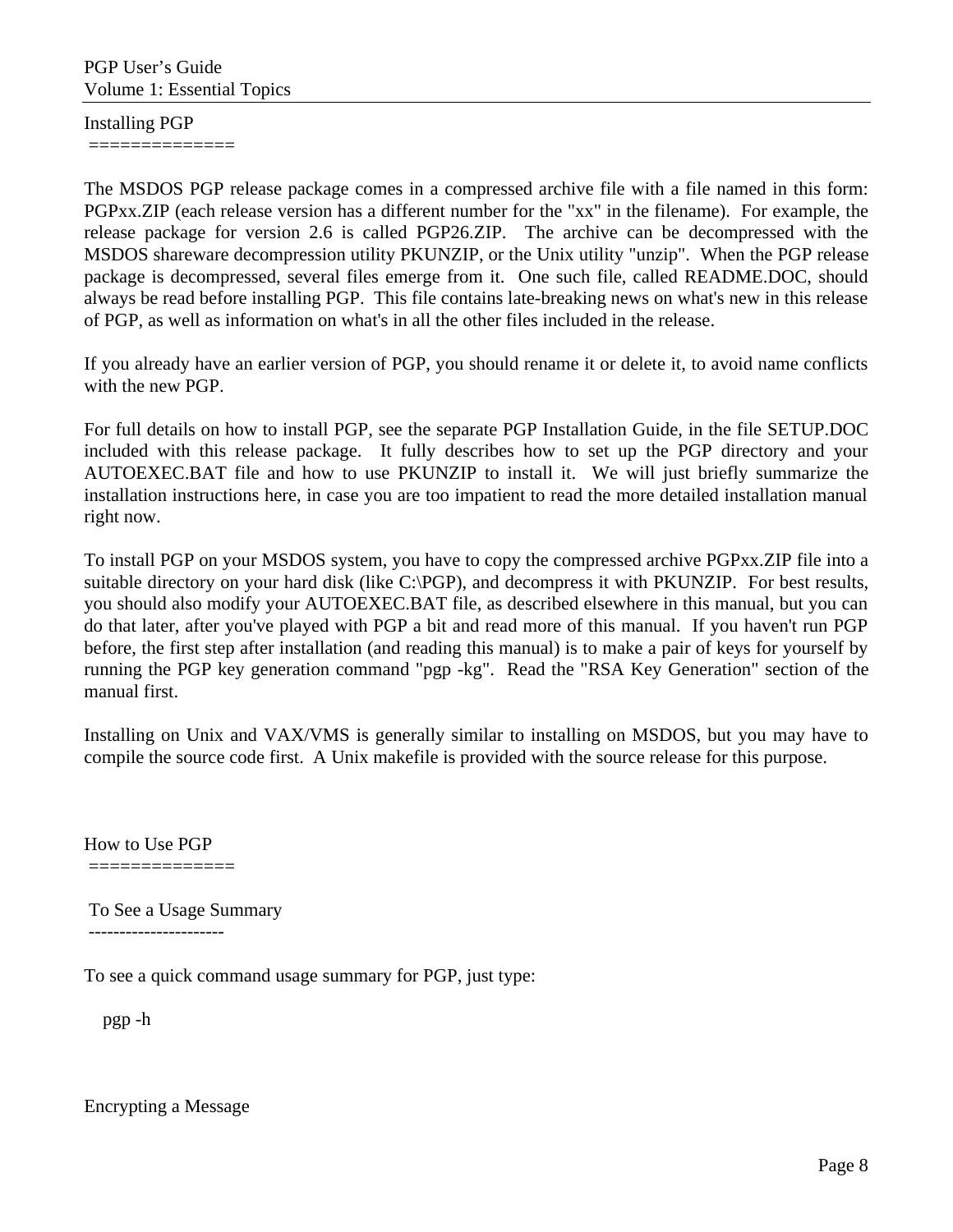--------------------

To encrypt a plaintext file with the recipient's public key, type:

pgp -e textfile her\_userid

This command produces a ciphertext file called textfile.pgp. A specific example is:

pgp -e letter.txt Alice or: pgp -e letter.txt "Alice S"

The first example searches your public key ring file "pubring.pgp" for any public key certificates that contain the string "Alice" anywhere in the user ID field. The second example would find any user IDs that contain "Alice S". You can't use spaces in the string on the command line unless you enclose the whole string in quotes. The search is not case-sensitive. If it finds a matching public key, it uses it to encrypt the plaintext file "letter.txt", producing a ciphertext file called "letter.pgp".

PGP attempts to compress the plaintext before encrypting it, thereby greatly enhancing resistance to cryptanalysis. Thus the ciphertext file will likely be smaller than the plaintext file.

If you want to send this encrypted message through E-mail channels, convert it into printable ASCII "radix-64" format by adding the -a option, as described later.

Encrypting a Message to Multiple Recipients

-------------------------------------------

If you want to send the same message to more than one person, you may specify encryption for several recipients, any of whom may decrypt the same ciphertext file. To specify multiple recipients, just add more user IDs to the command line, like so:

pgp -e letter.txt Alice Bob Carol

This would create a ciphertext file called letter.pgp that could be decrypted by Alice or Bob or Carol. Any number of recipients may be specified.

Signing a Message

-----------------

To sign a plaintext file with your secret key, type:

pgp -s textfile [-u your\_userid]

Note that [brackets] denote an optional field, so don't actually type real brackets.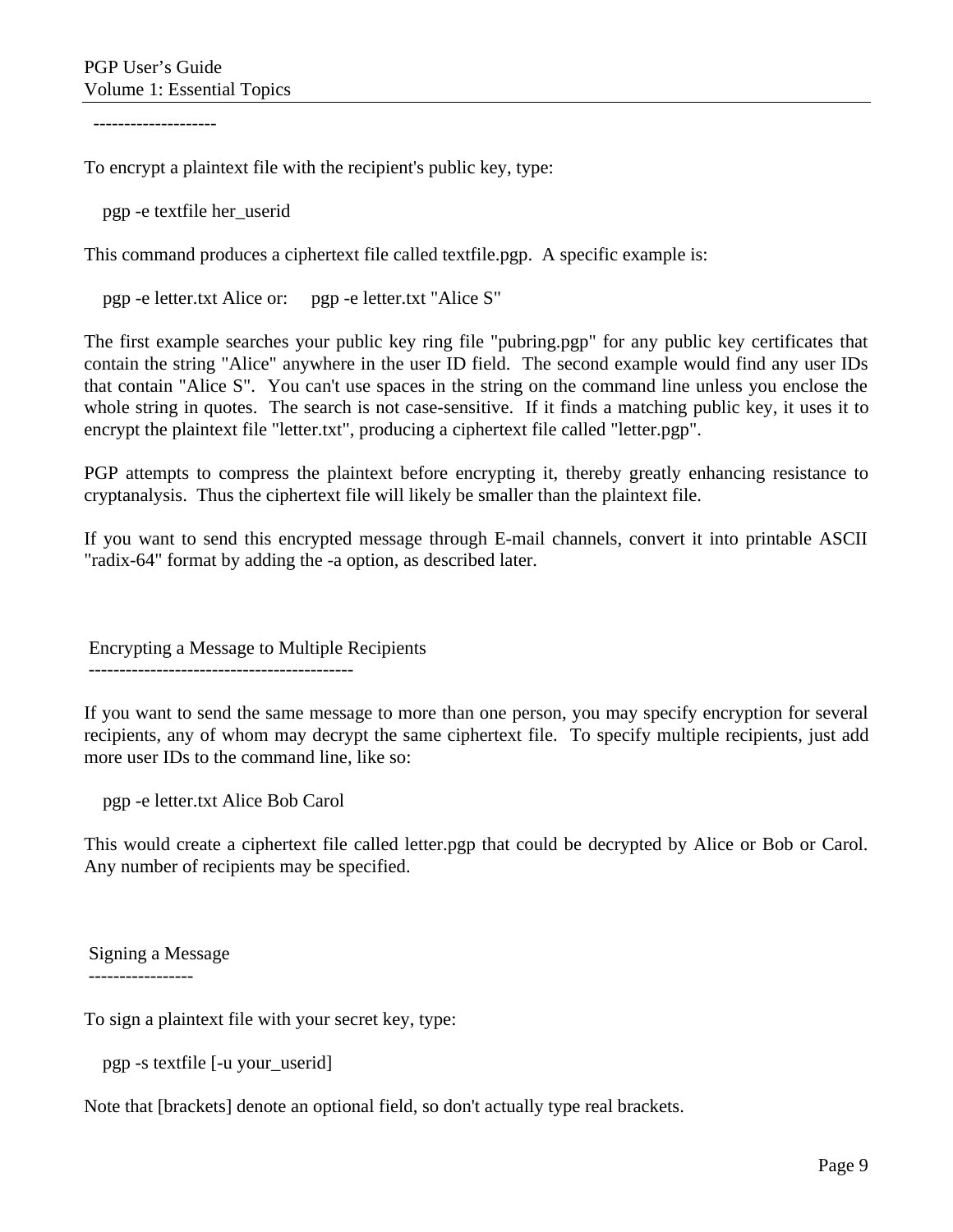This command produces a signed file called textfile.pgp. A specific example is:

pgp -s letter.txt -u Bob

This searches your secret key ring file "secring.pgp" for any secret key certificates that contain the string "Bob" anywhere in the user ID field. Your name is Bob, isn't it? The search is not case-sensitive. If it finds a matching secret key, it uses it to sign the plaintext file "letter.txt", producing a signature file called "letter.pgp".

If you leave off the user ID field, the first key on your secret key ring is used as the default secret key for your signature.

PGP attempts to compress the message after signing it. Thus the signed file will likely be smaller than the original file, which is useful for archival applications. However, this renders the file unreadable to the casual human observer, even if the original message was ordinary ASCII text. It would be nice if you could make a signed file that was still directly readable to a human. This would be particularly useful if you want to send a signed message as E-mail.

For signing E-mail messages, where you most likely do want the result to be human-readable, it is probably most convenient to use the CLEARSIG feature, explained later. This allows the signature to be applied in printable form at the end of the text, and also disables compression of the text. This means the text is still human-readable by the recipient even if the recipient doesn't use PGP to check the signature. This is explained in detail in the section entitled "CLEARSIG - Enable Signed Messages to be Encapsulated as Clear Text", in the Special Topics volume. If you can't wait to read that section of the manual, you can see how an E-mail message signed this way would look, with this example:

pgp -sta message.txt

This would create a signed message in file "message.asc", comprised of the original text, still humanreadable, appended with a printable ASCII signature certificate, ready to send through an E-mail system. This example assumes that you are using the normal settings for enabling the CLEARSIG flag in the config file.

# Signing and then Encrypting

---------------------------

To sign a plaintext file with your secret key, and then encrypt it with the recipient's public key:

pgp -es textfile her\_userid [-u your\_userid]

Note that [brackets] denote an optional field, so don't actually type real brackets.

This example produces a nested ciphertext file called textfile.pgp. Your secret key to create the signature is automatically looked up in your secret key ring via your\_userid. Her public encryption key is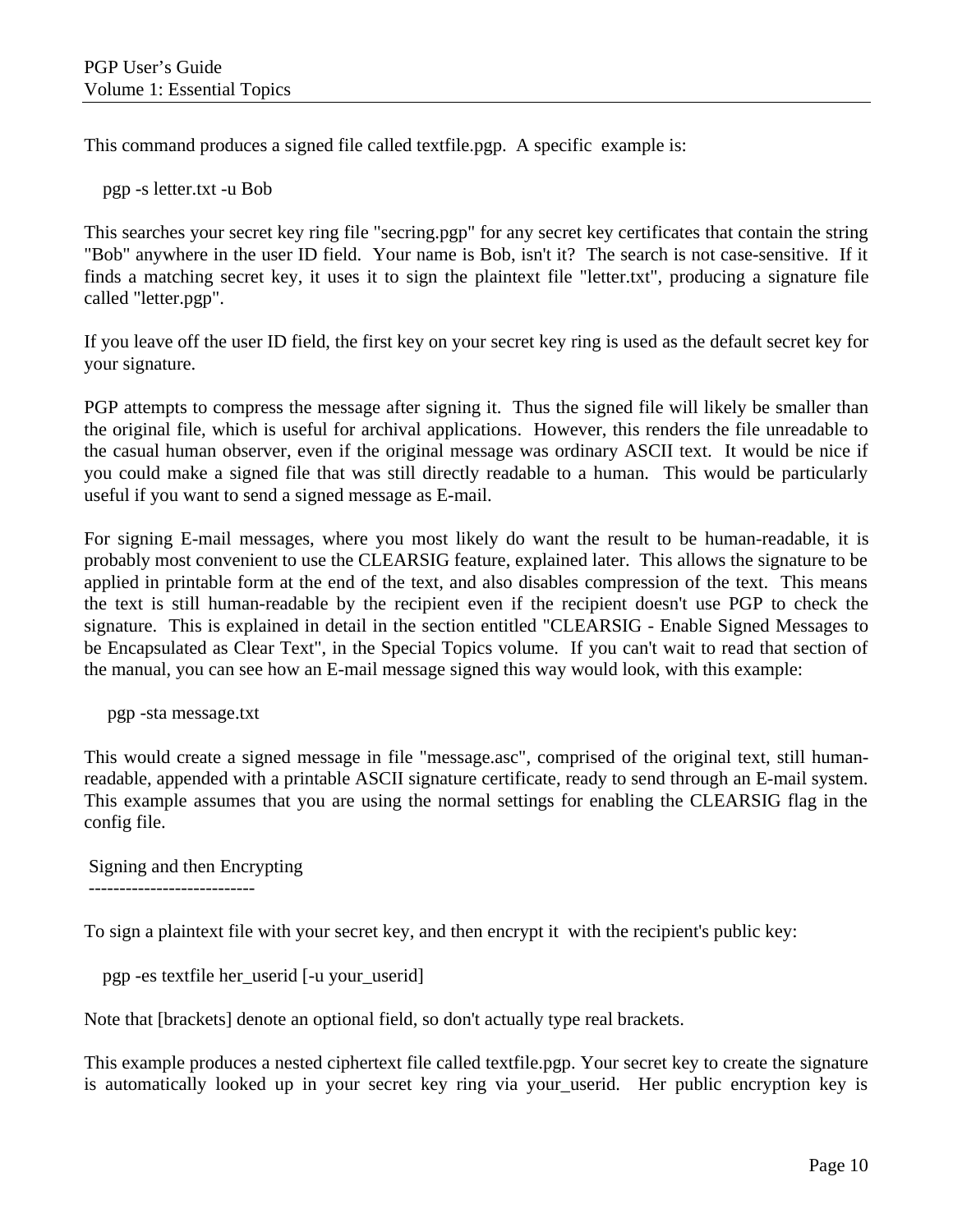automatically looked up in your public key ring via her\_userid. If you leave off her user ID field from the command line, you will be prompted for it.

If you leave off your own user ID field, the first key on your secret key ring is be used as the default secret key for your signature.

Note that PGP attempts to compress the plaintext before encrypting it.

If you want to send this encrypted message through E-mail channels, convert it into printable ASCII "radix-64" format by adding the -a option, as described later.

Multiple recipients may be specified by adding more user IDs to the command line.

# Using Just Conventional Encryption

----------------------------------

Sometimes you just need to encrypt a file the old-fashioned way, with conventional single-key cryptography. This approach is useful for protecting archive files that will be stored but will not be sent to anyone else. Since the same person that encrypted the file will also decrypt the file, public key cryptography is not really necessary.

To encrypt a plaintext file with just conventional cryptography, type:

pgp -c textfile

This example encrypts the plaintext file called textfile, producing a ciphertext file called textfile.pgp, without using public key cryptography, key rings, user IDs, or any of that stuff. It prompts you for a pass phrase to use as a conventional key to encipher the file. This pass phrase need not be (and, indeed, SHOULD not be) the same pass phrase that you use to protect your own secret key. Note that PGP attempts to compress the plaintext before encrypting it.

PGP will not encrypt the same plaintext the same way twice, even if you used the same pass phrase every time.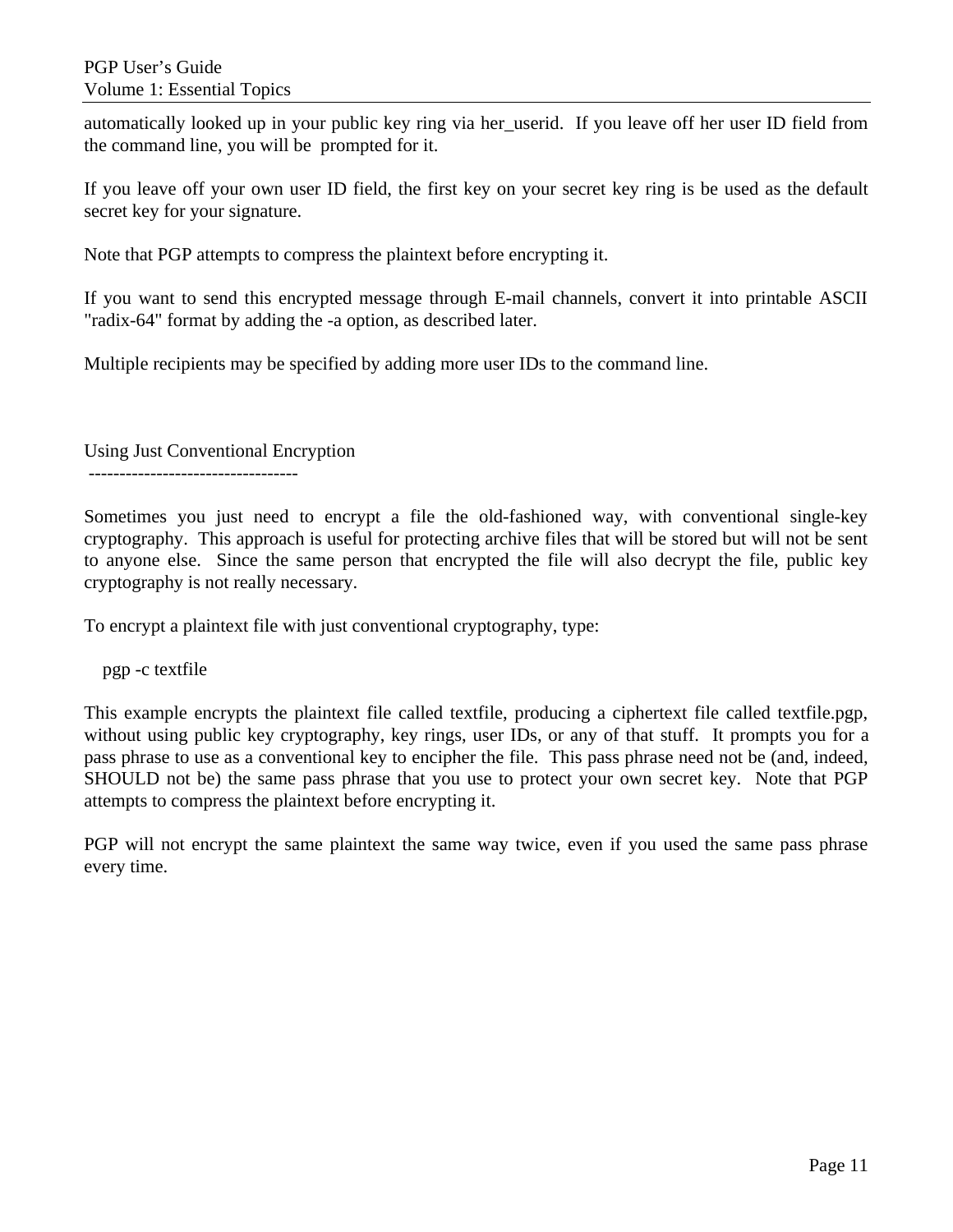Decrypting and Checking Signatures

To decrypt an encrypted file, or to check the signature integrity of a signed file:

pgp ciphertextfile [-o plaintextfile]

Note that [brackets] denote an optional field, so don't actually type real brackets.

The ciphertext file name is assumed to have a default extension of ".pgp". The optional plaintext output file name specifies where to put processed plaintext output. If no name is specified, the ciphertext filename is used, with no extension. If a signature is nested inside of an encrypted file, it is automatically decrypted and the signature integrity is checked. The full user ID of the signer is displayed.

Note that the "unwrapping" of the ciphertext file is completely automatic, regardless of whether the ciphertext file is just signed, just encrypted, or both. PGP uses the key ID prefix in the ciphertext file to automatically find the appropriate secret decryption key on your secret key ring. If there is a nested signature, PGP then uses the key ID prefix in the nested signature to automatically find the appropriate public key on your public key ring to check the signature. If all the right keys are already present on your key rings, no user intervention is required, except that you will be prompted for your password for your secret key if necessary. If the ciphertext file was conventionally encrypted without public key cryptography, PGP recognizes this and prompts you for the pass phrase to conventionally decrypt it.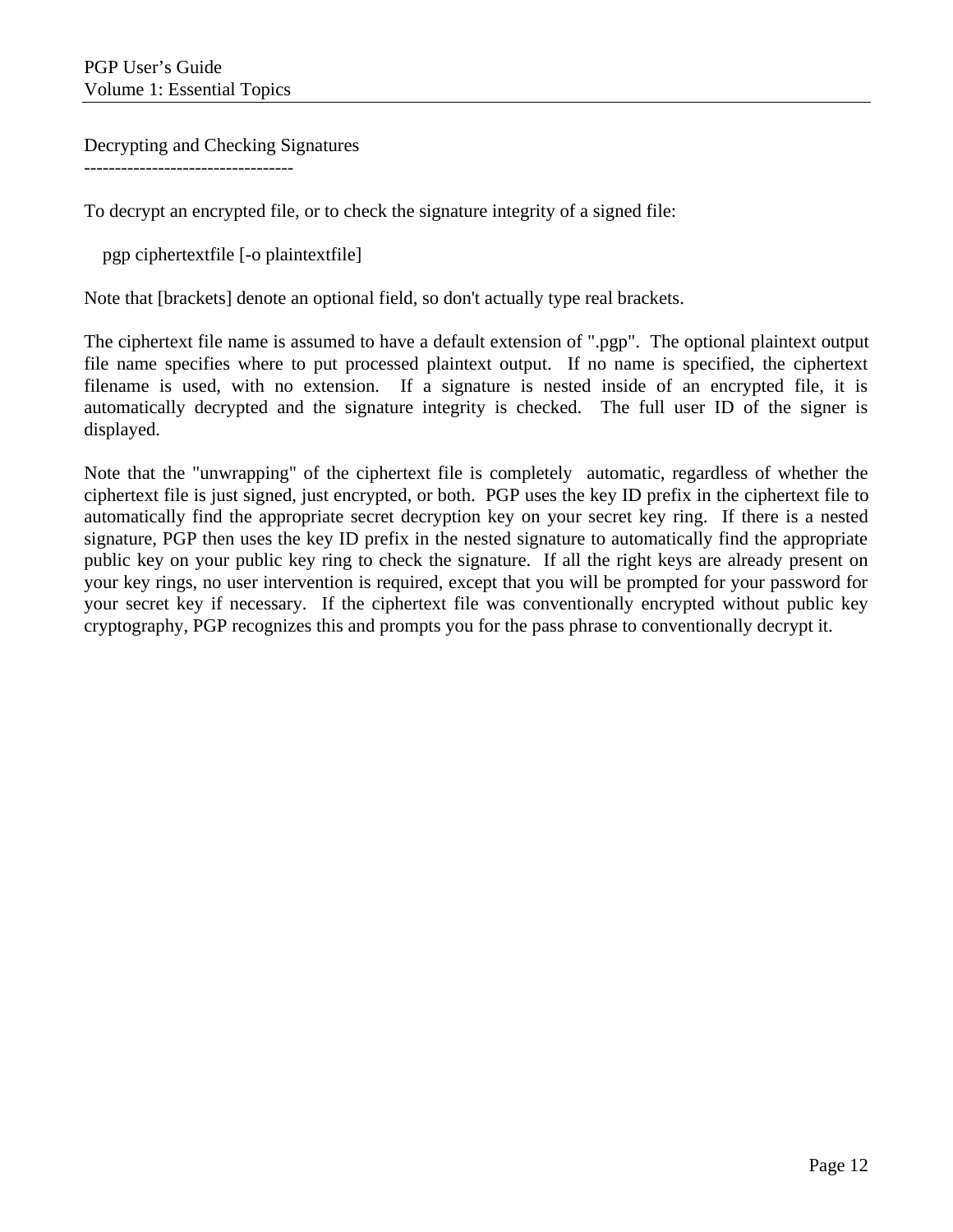#### Managing Keys =============

Since the time of Julius Caesar, key management has always been the hardest part of cryptography. One of the principal distinguishing features of PGP is its sophisticated key management.

RSA Key Generation

------------------

To generate your own unique public/secret key pair of a specified size, type:

pgp -kg

PGP shows you a menu of recommended key sizes (low commercial grade, high commercial grade, or "military" grade) and prompts you for what size key you want, up to more than a thousand bits. The bigger the key, the more security you get, but you pay a price in speed.

It also asks for a user ID, which means your name. It's a good idea to use your full name as your user ID, because then there is less risk of other people using the wrong public key to encrypt messages to you. Spaces and punctuation are allowed in the user ID. It would help if you put your E-mail address in <angle brackets> after your name, like so: Robert M. Smith <rms@xyzcorp.com>

If you don't have an E-mail address, use your phone number or some other unique information that would help ensure that your user ID is unique.

PGP also asks for a "pass phrase" to protect your secret key in case it falls into the wrong hands. Nobody can use your secret key file without this pass phrase. The pass phrase is like a password, except that it can be a whole phrase or sentence with many words, spaces, punctuation, or anything else you want in it. Don't lose this pass phrase-- there's no way to recover it if you do lose it. This pass phrase will be needed later every time you use your secret key. The pass phrase is case-sensitive, and should not be too short or easy to guess. It is never displayed on the screen. Don't leave it written down anywhere where someone else can see it, and don't store it on your computer. If you don't want a pass phrase (You fool!), just press return (or enter) at the pass phrase prompt.

The public/secret key pair is derived from large truly random numbers derived mainly from measuring the intervals between your keystrokes with a fast timer. The software will ask you to enter some random text to help it accumulate some random bits for the keys. When asked, you should provide some keystrokes that are reasonably random in their timing, and it wouldn't hurt to make the actual characters that you type irregular in content as well. Some of the randomness is derived from the unpredictability of the content of what you type. So don't just type repeated sequences of characters.

Note that RSA key generation is a lengthy process. It may take a few seconds for a small key on a fast processor, or quite a few minutes for a large key on an old IBM PC/XT. PGP will visually indicate its progress during key generation.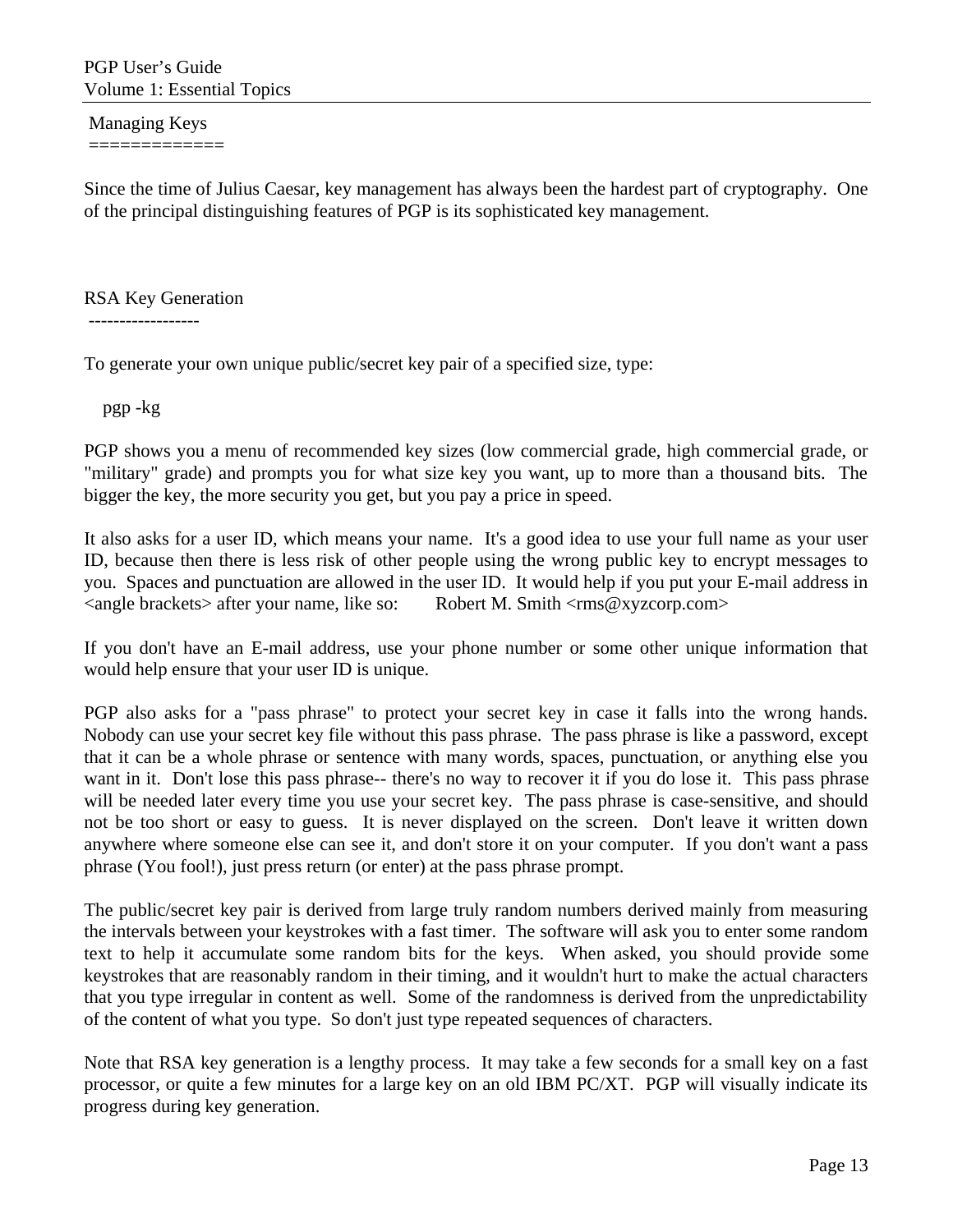The generated key pair will be placed on your public and secret key rings. You can later use the -kx command option to extract (copy) your new public key from your public key ring and place it in a separate public key file suitable for distribution to your friends. The public key file can be sent to your friends for inclusion in their public key rings. Naturally, you keep your secret key file to yourself, and you should include it on your secret key ring. Each secret key on a key ring is individually protected with its own pass phrase.

Never give your secret key to anyone else. For the same reason, don't make key pairs for your friends. Everyone should make their own key pair. Always keep physical control of your secret key, and don't risk exposing it by storing it on a remote timesharing computer. Keep it on your own personal computer.

If PGP complains about not being able to find the PGP User's Guide on your computer, and refuses to generate a key pair without it, don't panic. Just read the explanation of the NOMANUAL parameter in the section "Setting Configuration Parameters" in the Special Topics volume of the PGP User's Guide.

Adding a Key to Your Key Ring

-----------------------------

Sometimes you will want to add to your keyring a key provided to you by someone else, in the form of a keyfile.

To add a public or secret key file's contents to your public or secret key ring (note that [brackets] denote an optional field):

pgp -ka keyfile [keyring]

The keyfile extension defaults to ".pgp". The optional keyring file name defaults to "pubring.pgp" or "secring.pgp", depending on whether the keyfile contains a public or a secret key. You may specify a different key ring file name, with the extension defaulting to ".pgp".

If the key is already on your key ring, PGP will not add it again. All of the keys in the keyfile are added to the keyring, except for duplicates.

Later in the manual, we will explain the concept of certifying keys with signatures. If the key being added has attached signatures certifying it, the signatures are added with the key. If the key is already on your key ring, PGP just merges in any new certifying signatures for that key that you don't already have on your key ring.

PGP was originally designed for handling small personal keyrings. If you want to handle really big keyrings, see the section on "Handling Large Public Keyrings" in the Special Topics volume.

Removing a Key or User ID from Your Key Ring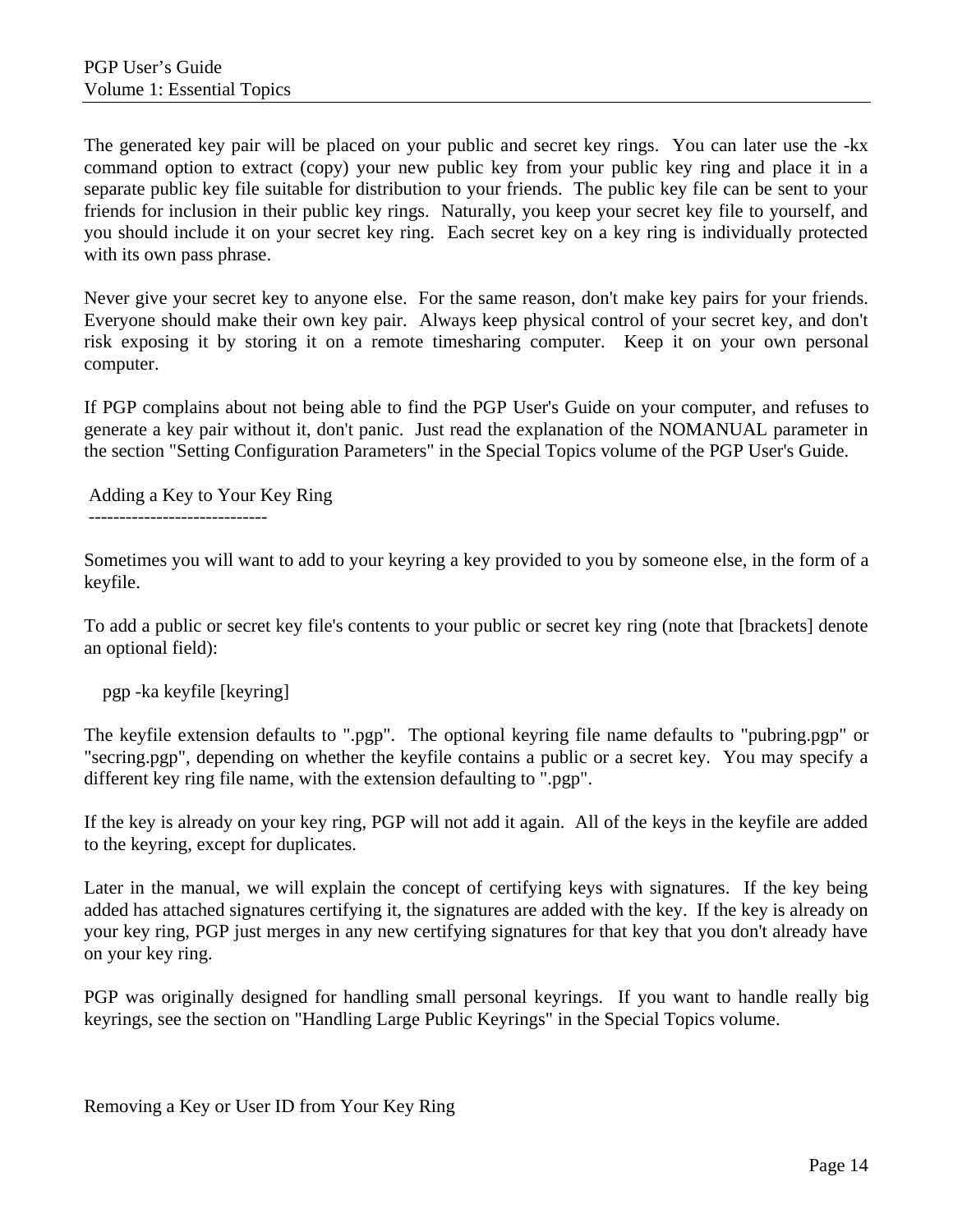--------------------------------------------

To remove a key or a user ID from your public key ring:

pgp -kr userid [keyring]

This searches for the specified user ID in your key ring, and removes it if it finds a match. Remember that any fragment of the user ID will suffice for a match. The optional keyring file name is assumed to be literally "pubring.pgp". It can be omitted, or you can specify "secring.pgp" if you want to remove a secret key. You may specify a different key ring file name. The default key ring extension is ".pgp".

If more than one user ID exists for this key, you will be asked if you want to remove only the user ID you specified, while leaving the key and its other user IDs intact.

Extracting (copying) a Key from Your Key Ring

To extract (copy) a key from your public or secret key ring:

pgp -kx userid keyfile [keyring]

This non-destructively copies the key specified by the user ID from your public or secret key ring to the specified key file. This is particularly useful if you want to give a copy of your public key to someone else.

If the key has any certifying signatures attached to it on your key ring, they are copied off along with the key.

If you want the extracted key represented in printable ASCII characters suitable for email purposes, use the -kxa options.

Viewing the Contents of Your Key Ring

-------------------------------------

To view the contents of your public key ring:

pgp -kv[v] [userid] [keyring]

This lists any keys in the key ring that match the specified user ID substring. If you omit the user ID, all of the keys in the key ring are listed. The optional keyring file name is assumed to be "pubring.pgp". It can be omitted, or you can specify "secring.pgp" if you want to list secret keys. If you want to specify a different key ring file name, you can. The default key ring extension is ".pgp".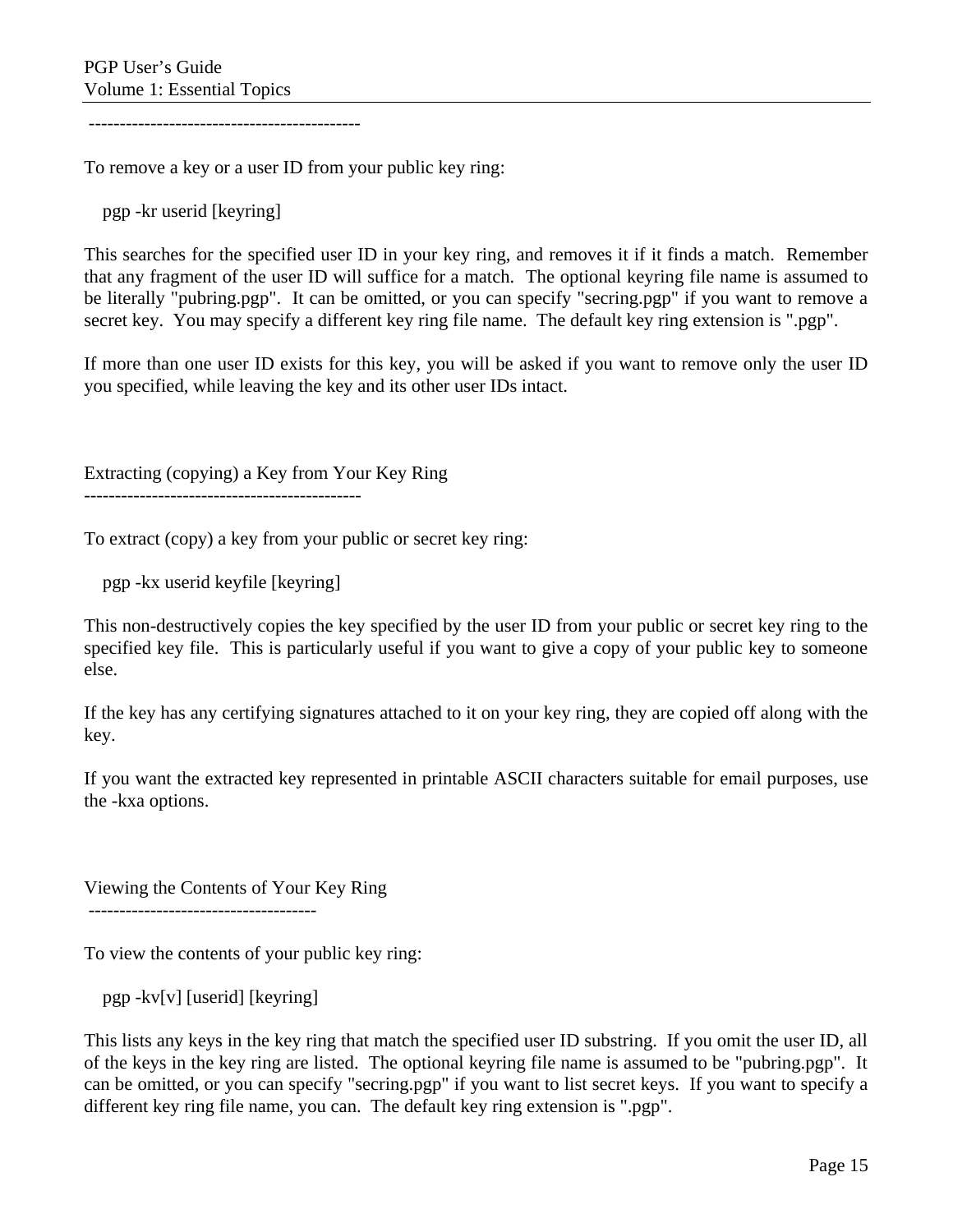Later in the manual, we will explain the concept of certifying keys with signatures. To see all the certifying signatures attached to each key, use the -kvv option:

pgp -kvv [userid] [keyring]

If you want to specify a particular key ring file name, but want to see all the keys in it, try this alternative approach:

pgp keyfile

With no command options specified, PGP lists all the keys in keyfile.pgp, and also attempts to add them to your key ring if they are not already on your key ring.

How to Protect Public Keys from Tampering

In a public key cryptosystem, you don't have to protect public keys from exposure. In fact, it's better if they are widely disseminated. But it is important to protect public keys from tampering, to make sure that a public key really belongs to whom it appears to belong to. This may be the most important vulnerability of a public-key cryptosystem. Let's first look at a potential disaster, then at how to safely avoid it with PGP.

Suppose you wanted to send a private message to Alice. You download Alice's public key certificate from an electronic bulletin board system (BBS). You encrypt your letter to Alice with this public key and send it to her through the BBS's E-mail facility.

Unfortunately, unbeknownst to you or Alice, another user named Charlie has infiltrated the BBS and generated a public key of his own with Alice's user ID attached to it. He covertly substitutes his bogus key in place of Alice's real public key. You unwittingly use this bogus key belonging to Charlie instead of Alice's public key. All looks normal because this bogus key has Alice's user ID. Now Charlie can decipher the message intended for Alice because he has the matching secret key. He may even reencrypt the deciphered message with Alice's real public key and send it on to her so that no one suspects any wrongdoing. Furthermore, he can even make apparently good signatures from Alice with this secret key because everyone will use the bogus public key to check Alice's signatures.

The only way to prevent this disaster is to prevent anyone from tampering with public keys. If you got Alice's public key directly from Alice, this is no problem. But that may be difficult if Alice is a thousand miles away, or is currently unreachable.

Perhaps you could get Alice's public key from a mutual trusted friend David who knows he has a good copy of Alice's public key. David could sign Alice's public key, vouching for the integrity of Alice's public key. David would create this signature with his own secret key.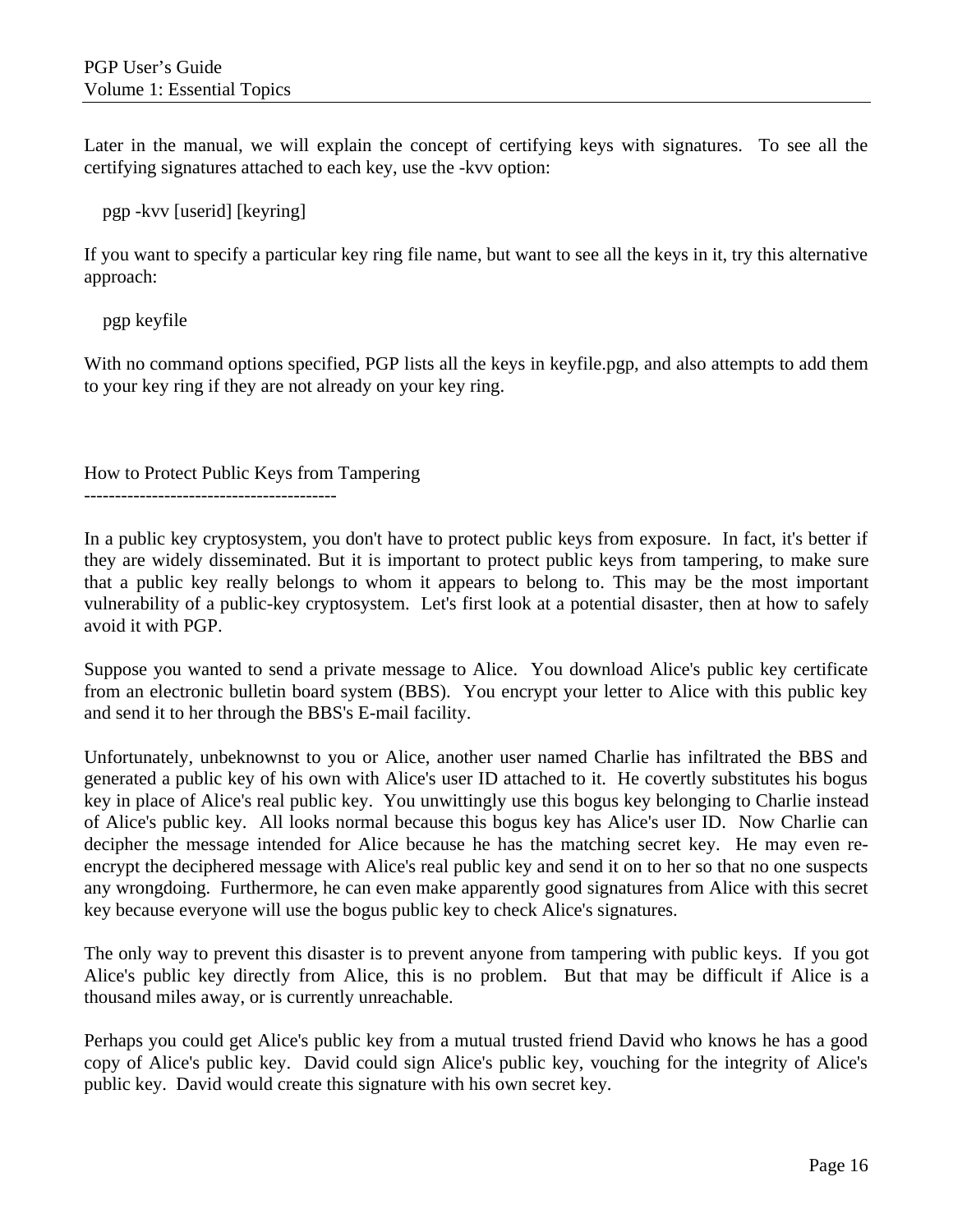This would create a signed public key certificate, and would show that Alice's key had not been tampered with. This requires you have a known good copy of David's public key to check his signature. Perhaps David could provide Alice with a signed copy of your public key also. David is thus serving as an "introducer" between you and Alice.

This signed public key certificate for Alice could be uploaded by David or Alice to the BBS, and you could download it later. You could then check the signature via David's public key and thus be assured that this is really Alice's public key. No impostor can fool you into accepting his own bogus key as Alice's because no one else can forge signatures made by David.

A widely trusted person could even specialize in providing this service of "introducing" users to each other by providing signatures for their public key certificates. This trusted person could be regarded as a "key server", or as a "Certifying Authority". Any public key certificates bearing the key server's signature could be trusted as truly belonging to whom they appear to belong to. All users who wanted to participate would need a known good copy of just the key server's public key, so that the key server's signatures could be verified.

A trusted centralized key server or Certifying Authority is especially appropriate for large impersonal centrally-controlled corporate or government institutions. Some institutional environments use hierarchies of Certifying Authorities.

For more decentralized grassroots "guerrilla style" environments, allowing all users to act as a trusted introducers for their friends would probably work better than a centralized key server. PGP tends to emphasize this organic decentralized non-institutional approach. It better reflects the natural way humans interact on a personal social level, and allows people to better choose who they can trust for key management.

This whole business of protecting public keys from tampering is the single most difficult problem in practical public key applications. It is the Achilles' heel of public key cryptography, and a lot of software complexity is tied up in solving this one problem.

You should use a public key only after you are sure that it is a good public key that has not been tampered with, and actually belongs to the person it claims to. You can be sure of this if you got this public key certificate directly from its owner, or if it bears the signature of someone else that you trust, from whom you already have a good public key. Also, the user ID should have the full name of the key's owner, not just her first name.

No matter how tempted you are-- and you will be tempted-- never, NEVER give in to expediency and trust a public key you downloaded from a bulletin board, unless it is signed by someone you trust. That uncertified public key could have been tampered with by anyone, maybe even by the system administrator of the bulletin board.

If you are asked to sign someone else's public key certificate, make certain that it really belongs to that person named in the user ID of that public key certificate. This is because your signature on her public key certificate is a promise by you that this public key really belongs to her. Other people who trust you will accept her public key because it bears your signature. It may be ill-advised to rely on hearsay--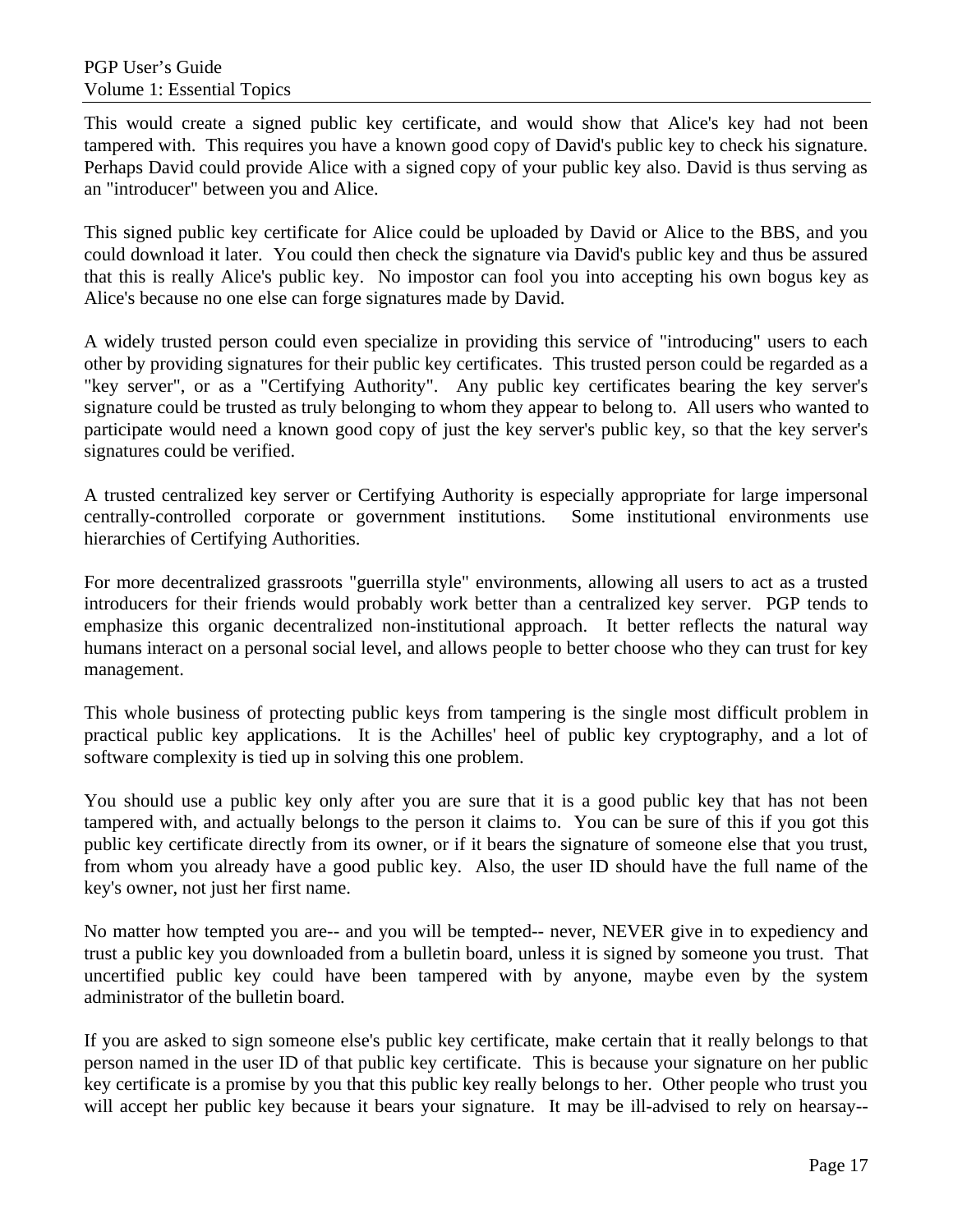don't sign her public key unless you have independent firsthand knowledge that it really belongs to her. Preferably, you should sign it only if you got it directly from her.

In order to sign a public key, you must be far more certain of that key's ownership than if you merely want to use that key to encrypt a message. To be convinced of a key's validity enough to use it, certifying signatures from trusted introducers should suffice. But to sign a key yourself, you should require your own independent firsthand knowledge of who owns that key. Perhaps you could call the key's owner on the phone and read the key file to her to get her to confirm that the key you have really is her key-- and make sure you really are talking to the right person. See the section called "Verifying a Public Key Over the Phone" in the Special Topics volume for further details.

Bear in mind that your signature on a public key certificate does not vouch for the integrity of that person, but only vouches for the integrity (the ownership) of that person's public key. You aren't risking your credibility by signing the public key of a sociopath, if you were completely confident that the key really belonged to him. Other people would accept that key as belonging to him because you signed it (assuming they trust you), but they wouldn't trust that key's owner. Trusting a key is not the same as trusting the key's owner.

Trust is not necessarily transferable; I have a friend who I trust not to lie. He's a gullible person who trusts the President not to lie. That doesn't mean I trust the President not to lie. This is just common sense. If I trust Alice's signature on a key, and Alice trusts Charlie's signature on a key, that does not imply that I have to trust Charlie's signature on a key.

It would be a good idea to keep your own public key on hand with a collection of certifying signatures attached from a variety of "introducers", in the hopes that most people will trust at least one of the introducers who vouch for your own public key's validity. You could post your key with its attached collection of certifying signatures on various electronic bulletin boards. If you sign someone else's public key, return it to them with your signature so that they can add it to their own collection of credentials for their own public key.

PGP keeps track of which keys on your public key ring are properly certified with signatures from introducers that you trust. All you have to do is tell PGP which people you trust as introducers, and certify their keys yourself with your own ultimately trusted key. PGP can take it from there, automatically validating any other keys that have been signed by your designated introducers. And of course you may directly sign more keys yourself. More on this later.

Make sure no one else can tamper with your own public key ring. Checking a new signed public key certificate must ultimately depend on the integrity of the trusted public keys that are already on your own public key ring. Maintain physical control of your public key ring, preferably on your own personal computer rather than on a remote timesharing system, just as you would do for your secret key. This is to protect it from tampering, not from disclosure. Keep a trusted backup copy of your public key ring and your secret key ring on write-protected media.

Since your own trusted public key is used as a final authority to directly or indirectly certify all the other keys on your key ring, it is the most important key to protect from tampering. To detect any tampering of your own ultimately-trusted public key, PGP can be set up to automatically compare your public key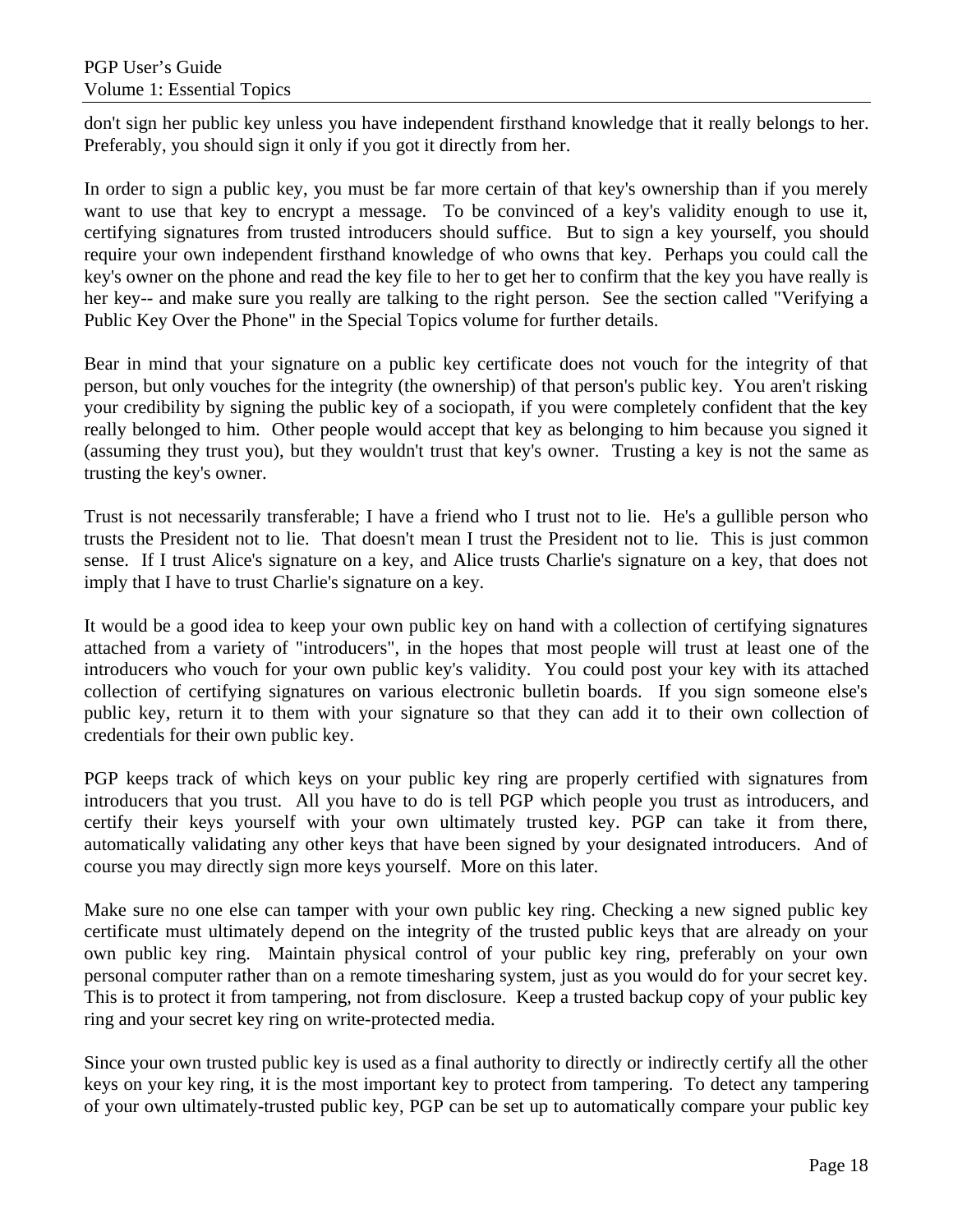against a backup copy on write-protected media. For details, see the description of the "-kc" key ring check command in the Special Topics volume.

PGP generally assumes you will maintain physical security over your system and your key rings, as well as your copy of PGP itself. If an intruder can tamper with your disk, then in theory he can tamper with PGP itself, rendering moot the safeguards PGP may have to detect tampering with keys.

One somewhat complicated way to protect your own whole public key ring from tampering is to sign the whole ring with your own secret key. You could do this by making a detached signature certificate of the public key ring, by signing the ring with the "-sb" options (see the section called "Separating Signatures from Messages" in the PGP User's Guide, Special Topics volume). Unfortunately, you would still have to keep a separate trusted copy of your own public key around to check the signature you made. You couldn't rely on your own public key stored on your public key ring to check the signature you made for the whole ring, because that is part of what you're trying to check.

How Does PGP Keep Track of Which Keys are Valid?

------------------------------------------------

Before you read this section, be sure to read the above section on "How to Protect Public Keys from Tampering".

PGP keeps track of which keys on your public key ring are properly certified with signatures from introducers that you trust. All you have to do is tell PGP which people you trust as introducers, and certify their keys yourself with your own ultimately trusted key. PGP can take it from there, automatically validating any other keys that have been signed by your designated introducers. And of course you may directly sign more keys yourself.

There are two entirely separate criteria PGP uses to judge a public key's usefulness-- don't get them confused:

- 1) Does the key actually belong to whom it appears to belong? In other words, has it been certified with a trusted signature?
- 2) Does it belong to someone you can trust to certify other keys?

PGP can calculate the answer to the first question. To answer the second question, PGP must be explicitly told by you, the user. When you supply the answer to question 2, PGP can then calculate the answer to question 1 for other keys signed by the introducer you designated as trusted.

Keys that have been certified by a trusted introducer are deemed valid by PGP. The keys belonging to trusted introducers must themselves be certified either by you or by other trusted introducers.

PGP also allows for the possibility of you having several shades of trust for people to act as introducers. Your trust for a key's owner to act as an introducer does not just reflect your estimation of their personal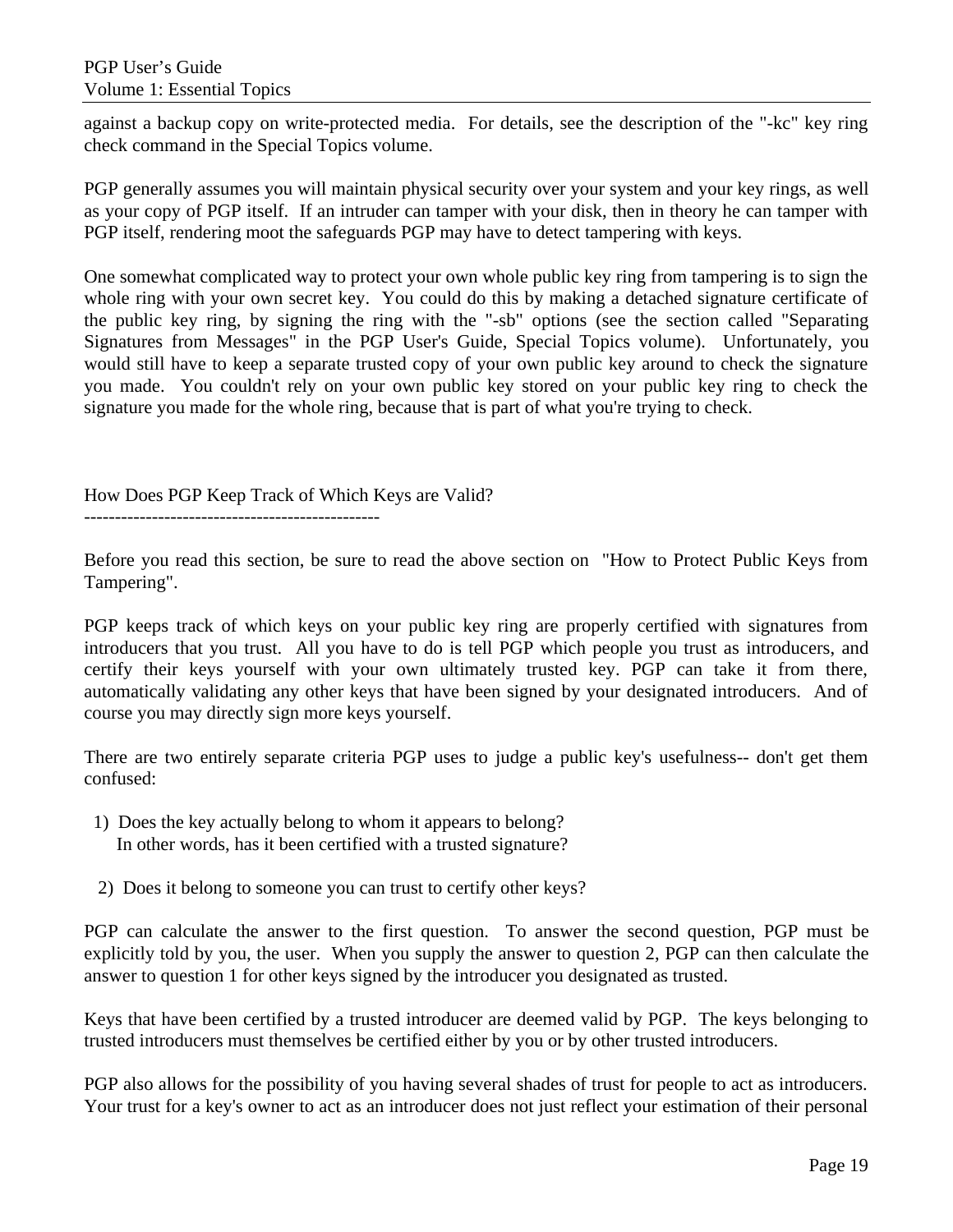integrity-- it should also reflect how competent you think they are at understanding key management and using good judgment in signing keys. You can designate a person to PGP as unknown, untrusted, marginally trusted, or completely trusted to certify other public keys. This trust information is stored on your key ring with their key, but when you tell PGP to copy a key off your key ring, PGP will not copy the trust information along with the key, because your private opinions on trust are regarded as confidential.

When PGP is calculating the validity of a public key, it examines the trust level of all the attached certifying signatures. It computes a weighted score of validity-- two marginally trusted signatures are deemed as credible as one fully trusted signature. PGP's skepticism is adjustable-- for example, you may tune PGP to require two fully trusted signatures or three marginally trusted signatures to judge a key as valid.

Your own key is "axiomatically" valid to PGP, needing no introducer's signature to prove its validity. PGP knows which public keys are yours, by looking for the corresponding secret keys on the secret key ring. PGP also assumes you ultimately trust yourself to certify other keys.

As time goes on, you will accumulate keys from other people that you may want to designate as trusted introducers. Everyone else will each choose their own trusted introducers. And everyone will gradually accumulate and distribute with their key a collection of certifying signatures from other people, with the expectation that anyone receiving it will trust at least one or two of the signatures. This will cause the emergence of a decentralized fault-tolerant web of confidence for all public keys.

This unique grass-roots approach contrasts sharply with Government standard public key management schemes, such as Internet Privacy Enhanced Mail (PEM), which are based on centralized control and mandatory centralized trust. The standard schemes rely on a hierarchy of Certifying Authorities who dictate who you must trust. PGP's decentralized probabilistic method for determining public key legitimacy is the centerpiece of its key management architecture. PGP lets you alone choose who you trust, putting you at the top of your own private certification pyramid. PGP is for people who prefer to pack their own parachutes.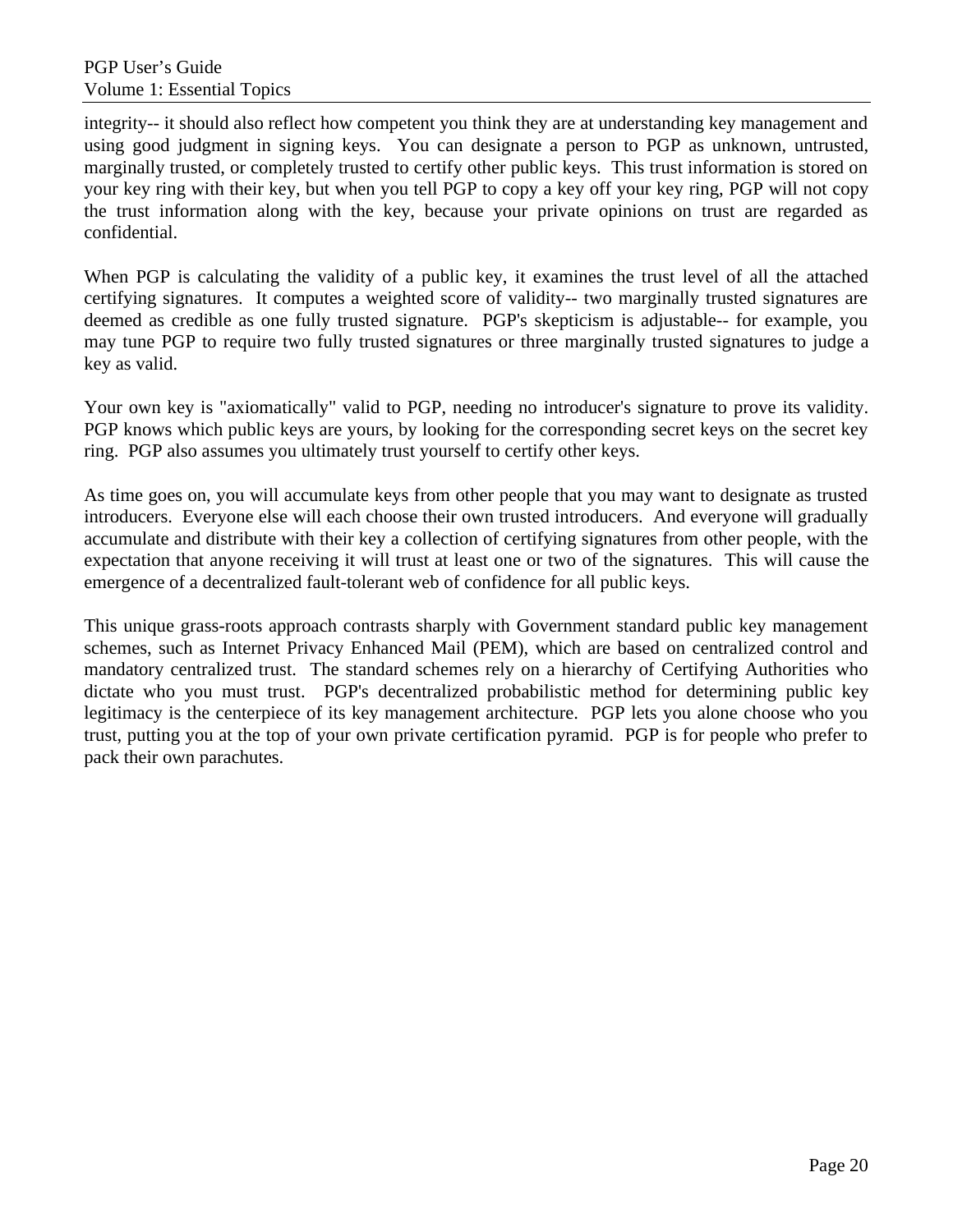How to Protect Secret Keys from Disclosure

------------------------------------------

Protect your own secret key and your pass phrase carefully. Really, really carefully. If your secret key is ever compromised, you'd better get the word out quickly to all interested parties (good luck) before someone else uses it to make signatures in your name. For example, they could use it to sign bogus public key certificates, which could create problems for many people, especially if your signature is widely trusted. And of course, a compromise of your own secret key could expose all messages sent to you.

To protect your secret key, you can start by always keeping physical control of your secret key. Keeping it on your personal computer at home is OK, or keep it in your notebook computer that you can carry with you. If you must use an office computer that you don't always have physical control of, then keep your public and secret key rings on a write-protected removable floppy disk, and don't leave it behind when you leave the office. It wouldn't be a good idea to allow your secret key to reside on a remote timesharing computer, such as a remote dial-in Unix system. Someone could eavesdrop on your modem line and capture your pass phrase, and then obtain your actual secret key from the remote system. You should only use your secret key on a machine that you have physical control over.

Don't store your pass phrase anywhere on the computer that has your secret key file. Storing both the secret key and the pass phrase on the same computer is as dangerous as keeping your PIN in the same wallet as your Automatic Teller Machine bank card. You don't want somebody to get their hands on your disk containing both the pass phrase and the secret key file. It would be most secure if you just memorize your pass phrase and don't store it anywhere but your brain. If you feel you must write down your pass phrase, keep it well protected, perhaps even more well protected than the secret key file.

And keep backup copies of your secret key ring-- remember, you have the only copy of your secret key, and losing it will render useless all the copies of your public key that you have spread throughout the world.

The decentralized non-institutional approach PGP uses to manage public keys has its benefits, but unfortunately this also means we can't rely on a single centralized list of which keys have been compromised. This makes it a bit harder to contain the damage of a secret key compromise. You just have to spread the word and hope everyone hears about it.

If the worst case happens-- your secret key and pass phrase are both compromised (hopefully you will find this out somehow)-- you will have to issue a "key compromise" certificate. This kind of certificate is used to warn other people to stop using your public key. You can use PGP to create such a certificate by using the "-kd" command. Then you must somehow send this compromise certificate to everyone else on the planet, or at least to all your friends and their friends, et cetera. Their own PGP software will install this key compromise certificate on their public key rings and will automatically prevent them from accidentally using your public key ever again. You can then generate a new secret/public key pair and publish the new public key. You could send out one package containing both your new public key and the key compromise certificate for your old key.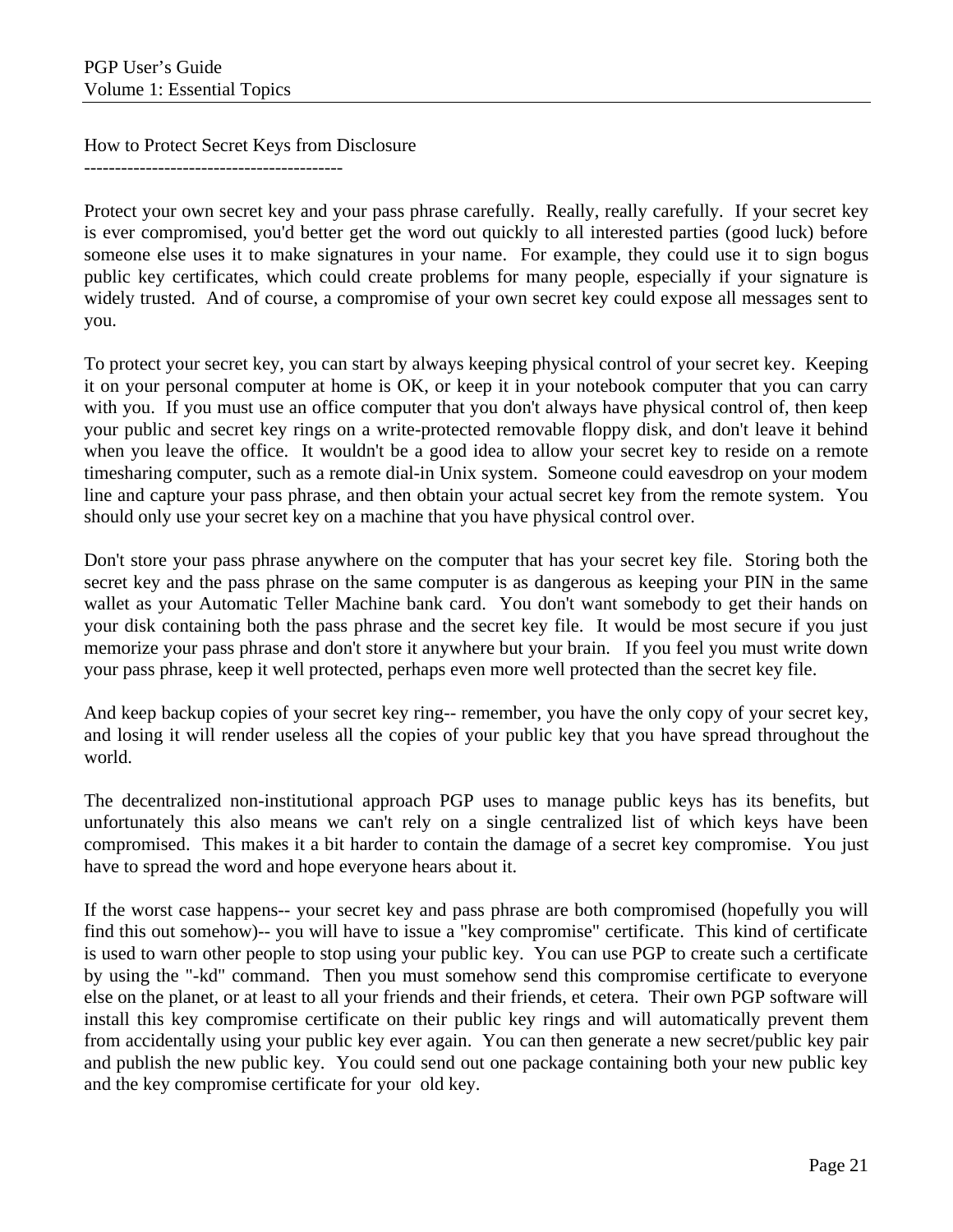Revoking a Public Key

---------------------

Suppose your secret key and your pass phrase are somehow both compromised. You have to get the word out to the rest of the world, so that they will all stop using your public key. To do this, you will have to issue a "key compromise", or "key revocation" certificate to revoke your public key.

To generate a certificate to revoke your own key, use the -kd command:

pgp -kd your\_userid

This certificate bears your signature, made with the same key you are revoking. You should widely disseminate this key revocation certificate as soon as possible. Other people who receive it can add it to their public key rings, and their PGP software then automatically prevents them from accidentally using your old public key ever again. You can then generate a new secret/public key pair and publish the new public key.

You may choose to revoke your key for some other reason than the compromise of a secret key. If so, you may still use the same mechanism to revoke it.

What If You Lose Your Secret Key?

---------------------------------

Normally, if you want to revoke your own secret key, you can use the "-kd" command to issue a revocation certificate, signed with your own secret key (see "Revoking a Public Key").

But what can you do if you lose your secret key, or if your secret key is destroyed? You can't revoke it yourself, because you must use your own secret key to revoke it, and you don't have it anymore. A future version of PGP will offer a more secure means of revoking keys in these circumstances, allowing trusted introducers to certify that a public key has been revoked. But for now, you will have to get the word out through whatever informal means you can, asking users to "disable" your public key on their own individual public key rings.

Other users may disable your public key on their own public key rings by using the "-kd" command. If a user ID is specified that does not correspond to a secret key on the secret key ring, the -kd command will look for that user ID on the public key ring, and mark that public key as disabled. A disabled key may not be used to encrypt any messages, and may not be extracted from the key ring with the -kx command. It can still be used to check signatures, but a warning is displayed. And if the user tries to add the same key again to his key ring, it will not work because the disabled key is already on the key ring. These combined features will help curtail the further spread of a disabled key.

If the specified public key is already disabled, the -kd command will ask if you want the key reenabled.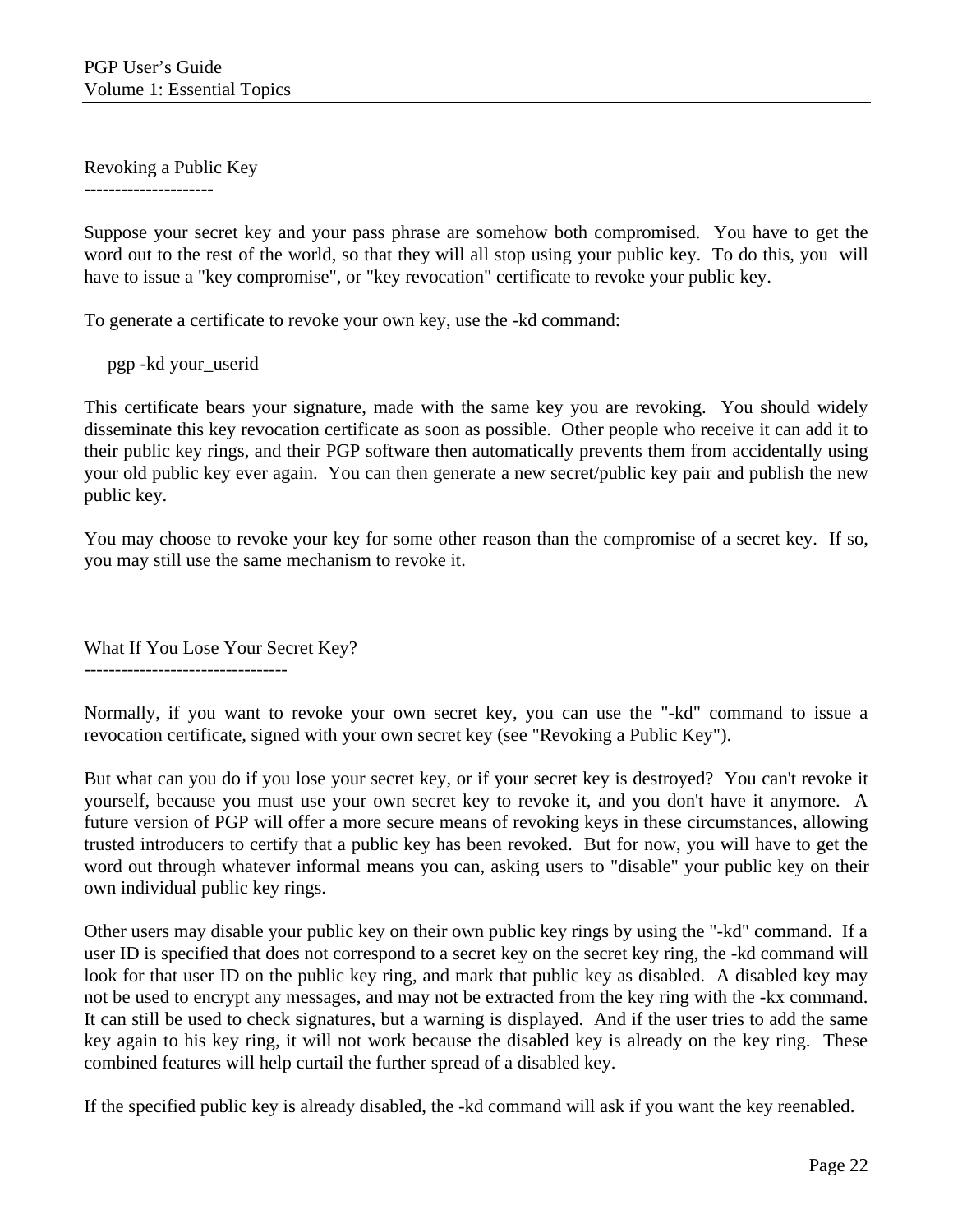Advanced Topics ===============

Most of the "Advanced Topics" are covered in the "PGP User's Guide, Volume II: Special Topics". But here are a few topics that bear mentioning here.

Sending Ciphertext Through E-mail Channels: Radix-64 Format

-----------------------------------------------------------

Many electronic mail systems only allow messages made of ASCII text, not the 8-bit raw binary data that ciphertext is made of. To get around this problem, PGP supports ASCII radix-64 format for ciphertext messages, similar to the Internet Privacy-Enhanced Mail (PEM) format, as well as the Internet MIME format. This special format represents binary data by using only printable ASCII characters, so it is useful for transmitting binary encrypted data through 7-bit channels or for sending binary encrypted data as normal E-mail text. This format acts as a form of "transport armor", protecting it against corruption as it travels through intersystem gateways on Internet. PGP also appends a CRC to detect transmission errors.

Radix-64 format converts the plaintext by expanding groups of 3 binary 8-bit bytes into 4 printable ASCII characters, so the file grows by about 33%. But this expansion isn't so bad when you consider that the file probably was compressed more than that by PGP before it was encrypted.

To produce a ciphertext file in ASCII radix-64 format, just add the "a" option when encrypting or signing a message, like so:

pgp -esa message.txt her\_userid

This example produces a ciphertext file called "message.asc" that contains data in a MIME-like ASCII radix-64 format. This file can be easily uploaded into a text editor through 7-bit channels for transmission as normal E-mail on Internet or any other E-mail network.

Decrypting the radix-64 transport-armored message is no different than a normal decrypt. For example:

pgp message

PGP automatically looks for the ASCII file "message.asc" before it looks for the binary file "message.pgp". It recognizes that the file is in radix-64 format and converts it back to binary before processing as it normally does, producing as a by-product a ".pgp" ciphertext file in binary form. The final output file is in normal plaintext form, just as it was in the original file "message.txt".

Most Internet E-mail facilities prohibit sending messages that are more than 50000 or 65000 bytes long. Longer messages must be broken into smaller chunks that can be mailed separately. If your encrypted message is very large, and you requested radix-64 format, PGP automatically breaks it up into chunks that are each small enough to send via E-mail. The chunks are put into files named with extensions ".as1", ".as2", ".as3", etc. The recipient must concatenate these separate files back together in their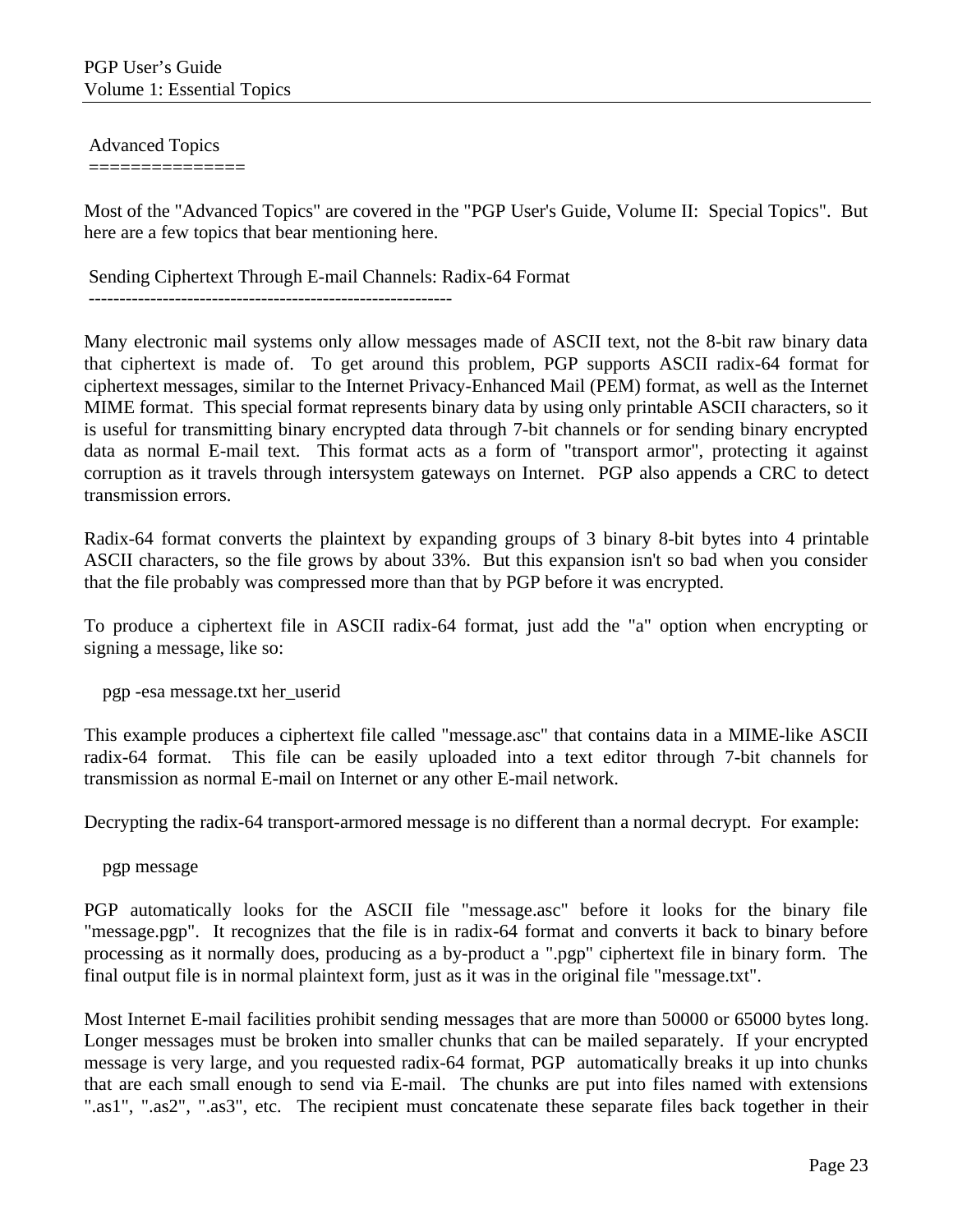proper order into one big file before decrypting it. While decrypting, PGP ignores any extraneous text in mail headers that are not enclosed in the radix-64 message blocks.

If you want to send a public key to someone else in radix-64 format, just add the -a option while extracting the key from your keyring.

If you forgot to use the -a option when you made a ciphertext file or extracted a key, you may still directly convert the binary file into radix-64 format by simply using the -a option alone, without any encryption specified. PGP converts it to a ".asc" file.

If you sign a plaintext file without encrypting it, PGP will normally compress it after signing it, rendering it unreadable to the casual human observer. This is a suitable way of storing signed files in archival applications. But if you want to send the signed message as E-mail, and the the original plaintext message is in text (not binary) form, there is a way to send it through an E-mail channel in such a way that the plaintext does not get compressed, and the ASCII armor is applied only to the binary signature certificate, but not to the plaintext message. This makes it possible for the recipient to read the signed message with human eyes, without the aid of PGP. Of course, PGP is still needed to actually check the signature. For further information on this feature, see the explanation of the CLEARSIG parameter in the section "Setting Configuration Parameters" in the Special Topics volume.

Sometimes you may want to send a binary data file through an E-mail channel without encrypting or signing it with PGP. Some people use the Unix uuencode utility for that purpose. PGP can also be used for that purpose, by simply using the -a option alone, and it does a better job than the uuencode utility. For further details, see the section on "Using PGP as a Better Uuencode" in the Special Topics volume.

Environmental Variable for Path Name

PGP uses several special files for its purposes, such as your standard key ring files "pubring.pgp" and "secring.pgp", the random number seed file "randseed.bin", the PGP configuration file "config.txt" (or "pgp.ini", or ".pgprc"), and the foreign language string translation file "language.txt". These special files can be kept in any directory, by setting the environmental variable "PGPPATH" to the desired pathname. For example, on MSDOS, the shell command:

## SET PGPPATH=C:\PGP

makes PGP assume that your public key ring filename is "C:\PGP\pubring.pgp". Assuming, of course, that this directory exists. Use your favorite text editor to modify your MSDOS AUTOEXEC.BAT file to automatically set up this variable whenever you start up your system. If PGPPATH remains undefined, these special files are assumed to be in the current directory.

Setting Parameters in the PGP Configuration File

------------------------------------------------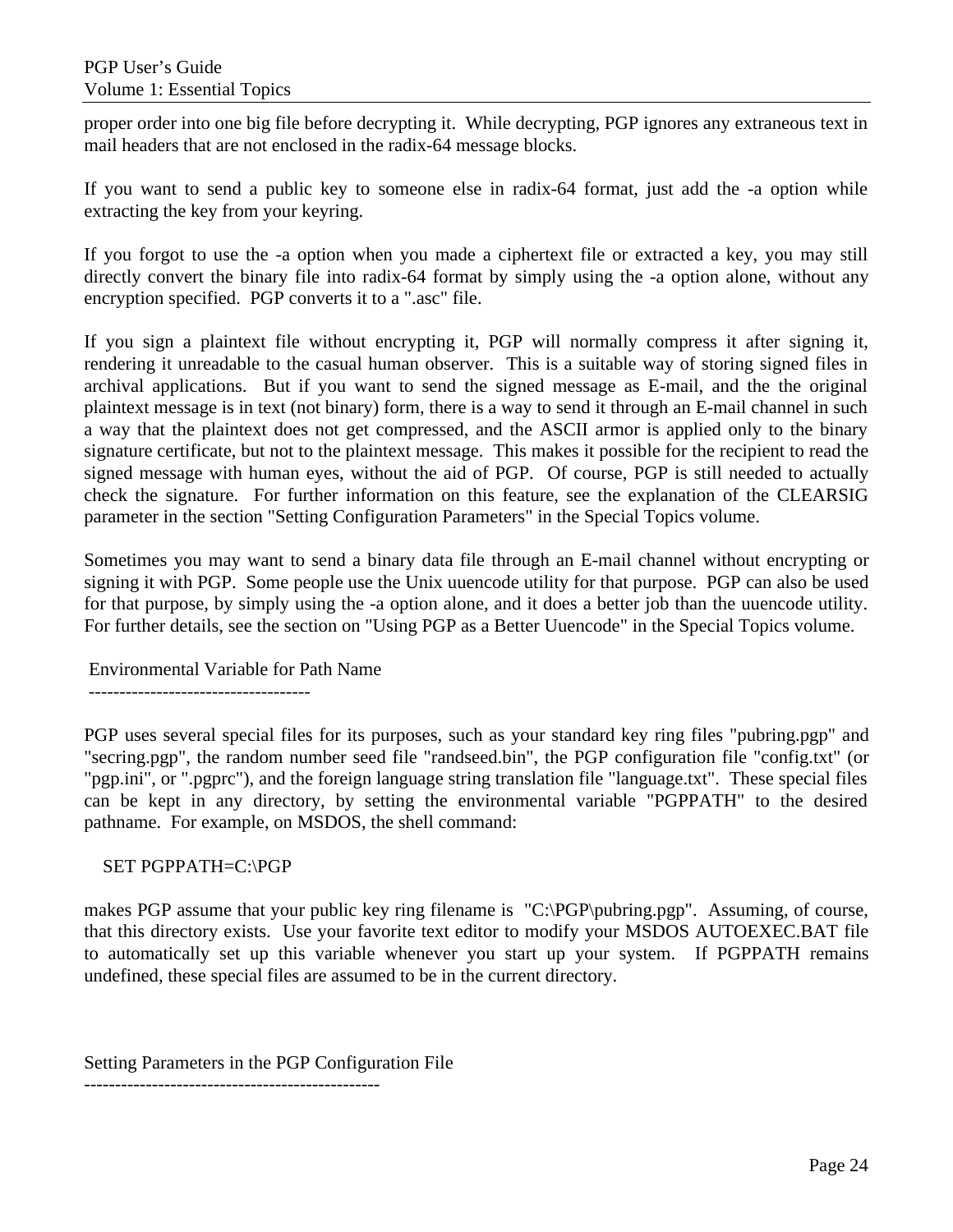PGP has a number of user-settable parameters that can be defined in a special PGP configuration text file called "config.txt", in the directory pointed to by the shell environmental variable PGPPATH. Having a configuration file enables the user to define various flags and parameters for PGP without the burden of having to always define these parameters in the PGP command line.

In the interest of complying with local operating system file naming conventions, for Unix systems this configuration file may also be named ".pgprc", and on MSDOS systems it may also be named "pgp.ini".

With these configuration parameters, for example, you can control where PGP stores its temporary scratch files, or you can select what foreign language PGP will use to display its diagnostics messages and user prompts, or you can adjust PGP's level of skepticism in determining a key's validity based on the number of certifying signatures it has.

For more details on setting these configuration parameters, see the appropriate section of the PGP User's Guide, Special Topics volume.

Vulnerabilities

---------------

No data security system is impenetrable. PGP can be circumvented in a variety of ways. Potential vulnerabilities you should be aware of include compromising your pass phrase or secret key, public key tampering, files that you deleted but are still somewhere on the disk, viruses and Trojan horses, breaches in your physical security, electromagnetic emissions, exposure on multi-user systems, traffic analysis, and perhaps even direct cryptanalysis.

For a detailed discussion of these issues, see the "Vulnerabilities" section in the PGP User's Guide, Special Topics volume.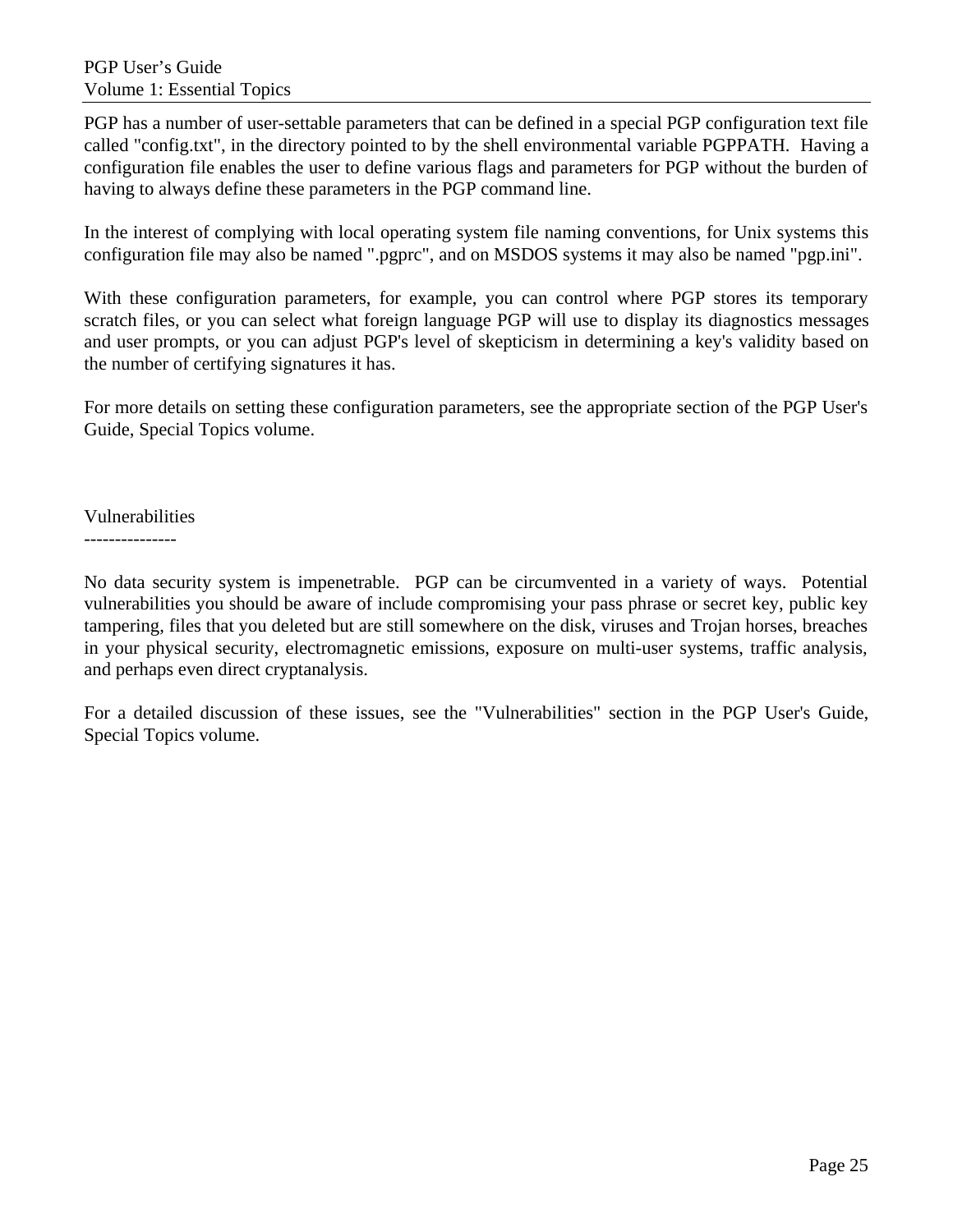Beware of Snake Oil ===================

When examining a cryptographic software package, the question always remains, why should you trust this product? Even if you examined the source code yourself, not everyone has the cryptographic experience to judge the security. Even if you are an experienced cryptographer, subtle weaknesses in the algorithms could still elude you.

When I was in college in the early seventies, I devised what I believed was a brilliant encryption scheme. A simple pseudorandom number stream was added to the plaintext stream to create ciphertext. This would seemingly thwart any frequency analysis of the ciphertext, and would be uncrackable even to the most resourceful Government intelligence agencies. I felt so smug about my achievement. So cocksure.

Years later, I discovered this same scheme in several introductory cryptography texts and tutorial papers. How nice. Other cryptographers had thought of the same scheme. Unfortunately, the scheme was presented as a simple homework assignment on how to use elementary cryptanalytic techniques to trivially crack it. So much for my brilliant scheme.

From this humbling experience I learned how easy it is to fall into a false sense of security when devising an encryption algorithm. Most people don't realize how fiendishly difficult it is to devise an encryption algorithm that can withstand a prolonged and determined attack by a resourceful opponent. Many mainstream software engineers have developed equally naive encryption schemes (often even the very same encryption scheme), and some of them have been incorporated into commercial encryption software packages and sold for good money to thousands of unsuspecting users.

This is like selling automotive seat belts that look good and feel good, but snap open in even the slowest crash test. Depending on them may be worse than not wearing seat belts at all. No one suspects they are bad until a real crash. Depending on weak cryptographic software may cause you to unknowingly place sensitive information at risk. You might not otherwise have done so if you had no cryptographic software at all. Perhaps you may never even discover your data has been compromised.

Sometimes commercial packages use the Federal Data Encryption Standard (DES), a fairly good conventional algorithm recommended by the Government for commercial use (but not for classified information, oddly enough-- hmmm). There are several "modes of operation" the DES can use, some of them better than others. The Government specifically recommends not using the weakest simplest mode for messages, the Electronic Codebook (ECB) mode. But they do recommend the stronger and more complex Cipher Feedback (CFB) or Cipher Block Chaining (CBC) modes.

Unfortunately, most of the commercial encryption packages I've looked at use ECB mode. When I've talked to the authors of a number of these implementations, they say they've never heard of CBC or CFB modes, and didn't know anything about the weaknesses of ECB mode. The very fact that they haven't even learned enough cryptography to know these elementary concepts is not reassuring. And they sometimes manage their DES keys in inappropriate or insecure ways. Also, these same software packages often include a second faster encryption algorithm that can be used instead of the slower DES. The author of the package often thinks his proprietary faster algorithm is as secure as the DES, but after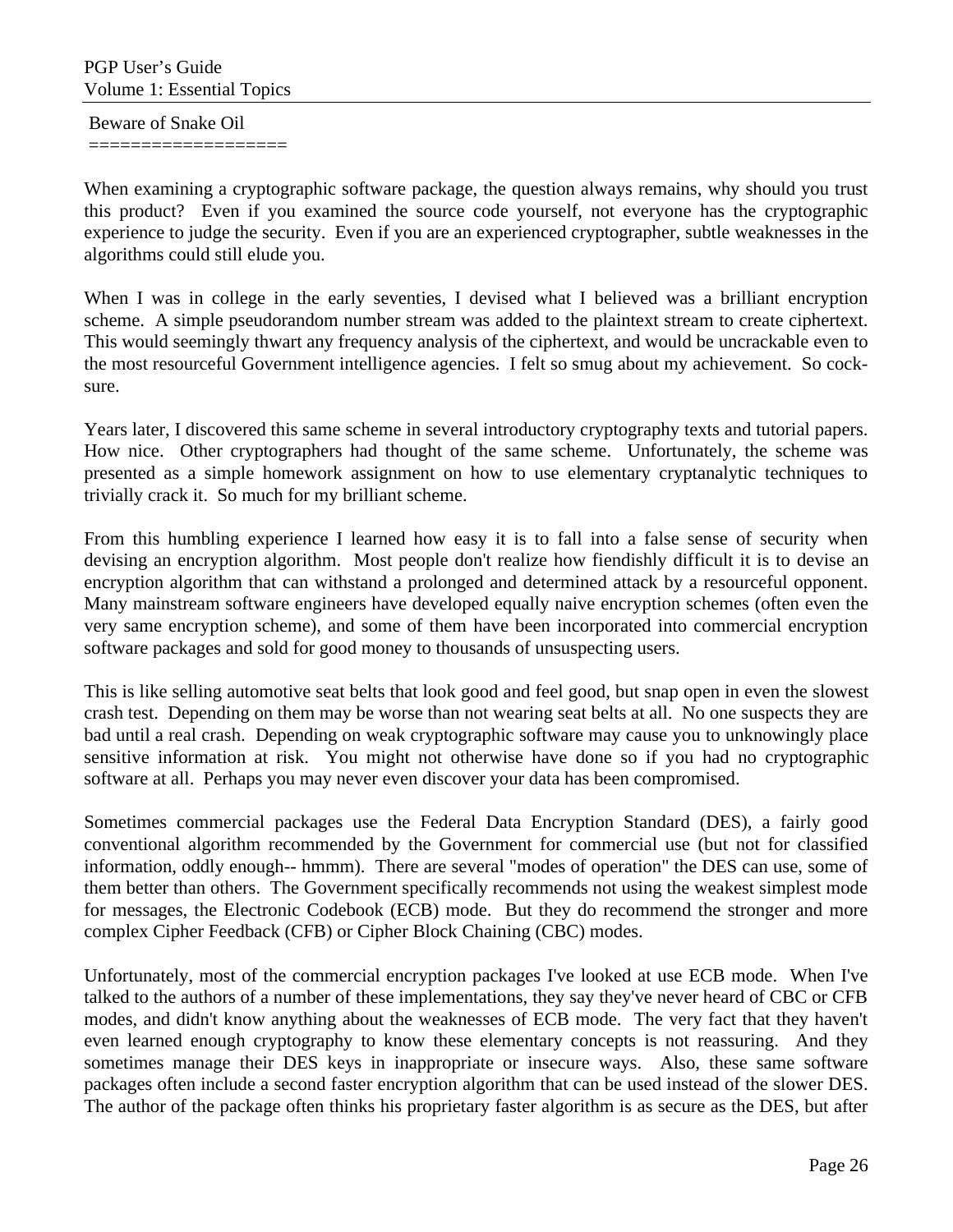questioning him I usually discover that it's just a variation of my own brilliant scheme from college days. Or maybe he won't even reveal how his proprietary encryption scheme works, but assures me it's a brilliant scheme and I should trust it. I'm sure he believes that his algorithm is brilliant, but how can I know that without seeing it?

In all fairness I must point out that in most cases these terribly weak products do not come from companies that specialize in cryptographic technology.

Even the really good software packages, that use the DES in the correct modes of operation, still have problems. Standard DES uses a 56-bit key, which is too small by today's standards, and may now be easily broken by exhaustive key searches on special high-speed machines. The DES has reached the end of its useful life, and so has any software package that relies on it.

There is a company called AccessData (87 East 600 South, Orem, Utah 84058, phone 1-800-658-5199) that sells a package for \$185 that cracks the built-in encryption schemes used by WordPerfect, Lotus 1- 2-3, MS Excel, Symphony, Quattro Pro, Paradox, and MS Word 2.0. It doesn't simply guess passwords- - it does real cryptanalysis. Some people buy it when they forget their password for their own files. Law enforcement agencies buy it too, so they can read files they seize. I talked to Eric Thompson, the author, and he said his program only takes a split second to crack them, but he put in some delay loops to slow it down so it doesn't look so easy to the customer. He also told me that the password encryption feature of PKZIP files can often be easily broken, and that his law enforcement customers already have that service regularly provided to them from another vendor.

In some ways, cryptography is like pharmaceuticals. Its integrity may be absolutely crucial. Bad penicillin looks the same as good penicillin. You can tell if your spreadsheet software is wrong, but how do you tell if your cryptography package is weak? The ciphertext produced by a weak encryption algorithm looks as good as ciphertext produced by a strong encryption algorithm. There's a lot of snake oil out there. A lot of quack cures. Unlike the patent medicine hucksters of old, these software implementors usually don't even know their stuff is snake oil. They may be good software engineers, but they usually haven't even read any of the academic literature in cryptography. But they think they can write good cryptographic software. And why not? After all, it seems intuitively easy to do so. And their software seems to work okay.

Anyone who thinks they have devised an unbreakable encryption scheme either is an incredibly rare genius or is naive and inexperienced. Unfortunately, I sometimes have to deal with would-be cryptographers who want to make "improvements" to PGP by adding encryption algorithms of their own design.

I remember a conversation with Brian Snow, a highly placed senior cryptographer with the NSA. He said he would never trust an encryption algorithm designed by someone who had not "earned their bones" by first spending a lot of time cracking codes. That did make a lot of sense. I observed that practically no one in the commercial world of cryptography qualified under this criterion. "Yes", he said with a self assured smile, "And that makes our job at NSA so much easier." A chilling thought. I didn't qualify either.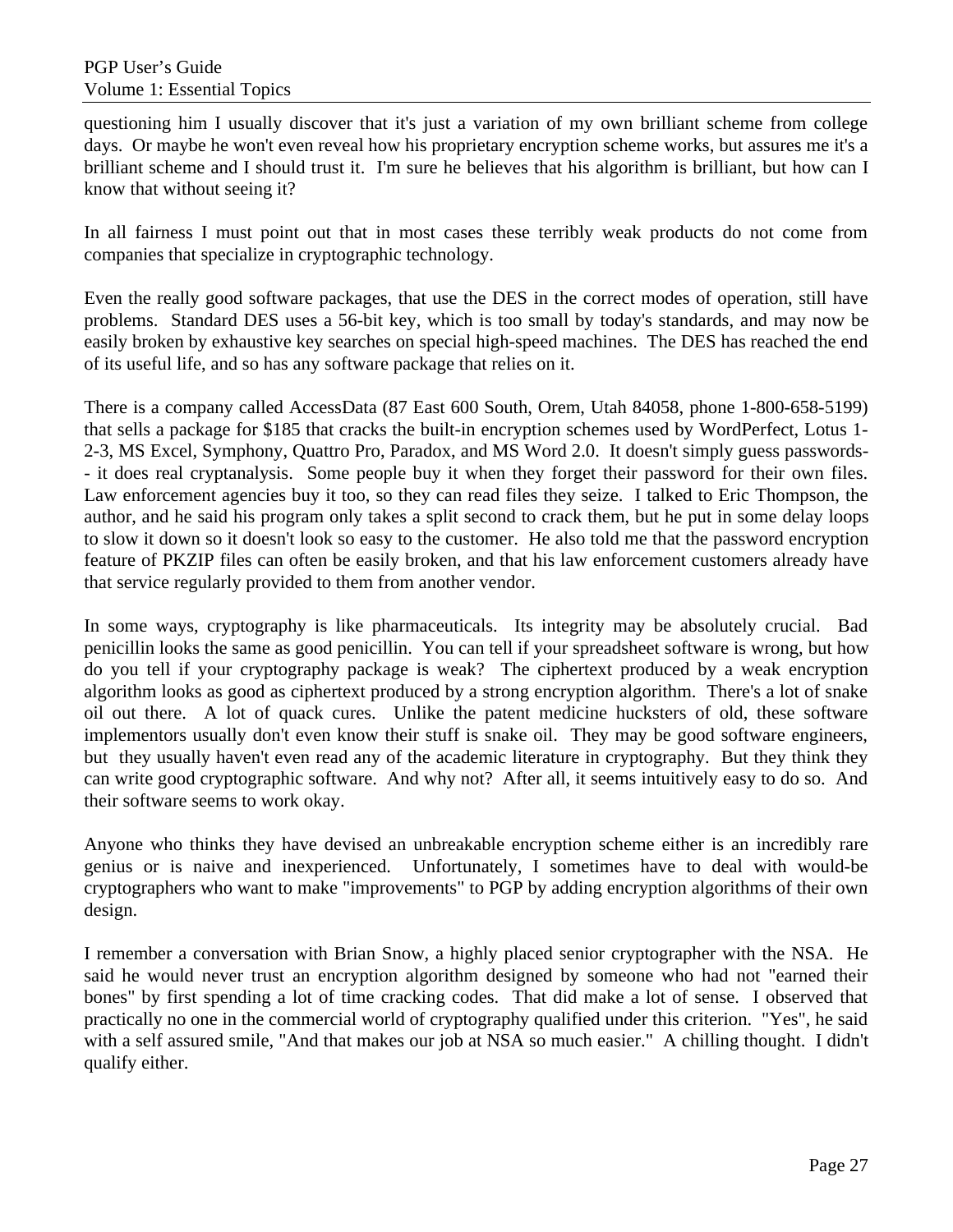The Government has peddled snake oil too. After World War II, the US sold German Enigma ciphering machines to third world governments. But they didn't tell them that the Allies cracked the Enigma code during the war, a fact that remained classified for many years. Even today many Unix systems worldwide use the Enigma cipher for file encryption, in part because the Government has created legal obstacles against using better algorithms. They even tried to prevent the initial publication of the RSA algorithm in 1977. And they have squashed essentially all commercial efforts to develop effective secure telephones for the general public.

The principal job of the US Government's National Security Agency is to gather intelligence, principally by covertly tapping into people's private communications (see James Bamford's book, "The Puzzle Palace"). The NSA has amassed considerable skill and resources for cracking codes. When people can't get good cryptography to protect themselves, it makes NSA's job much easier. NSA also has the responsibility of approving and recommending encryption algorithms. Some critics charge that this is a conflict of interest, like putting the fox in charge of guarding the hen house. NSA has been pushing a conventional encryption algorithm that they designed, and they won't tell anybody how it works because that's classified. They want others to trust it and use it. But any cryptographer can tell you that a welldesigned encryption algorithm does not have to be classified to remain secure. Only the keys should need protection. How does anyone else really know if NSA's classified algorithm is secure? It's not that hard for NSA to design an encryption algorithm that only they can crack, if no one else can review the algorithm. Are they deliberately selling snake oil?

There are three main factors that have undermined the quality of commercial cryptographic software in the US. The first is the virtually universal lack of competence of implementors of commercial encryption software (although this is starting to change since the publication of PGP). Every software engineer fancies himself a cryptographer, which has led to the proliferation of really bad crypto software. The second is the NSA deliberately and systematically suppressing all the good commercial encryption technology, by legal intimidation and economic pressure. Part of this pressure is brought to bear by stringent export controls on encryption software which, by the economics of software marketing, has the net effect of suppressing domestic encryption software. The other principle method of suppression comes from the granting all the software patents for all the public key encryption algorithms to a single company, affording a single choke point to suppress the spread of this technology. The net effect of all this is that before PGP was published, there was almost no highly secure general purpose encryption software available in the US.

I'm not as certain about the security of PGP as I once was about my brilliant encryption software from college. If I were, that would be a bad sign. But I'm pretty sure that PGP does not contain any glaring weaknesses (although it may contain bugs). The crypto algorithms were developed by people at high levels of civilian cryptographic academia, and have been individually subject to extensive peer review. Source code is available to facilitate peer review of PGP and to help dispel the fears of some users. It's reasonably well researched, and has been years in the making. And I don't work for the NSA. I hope it doesn't require too large a "leap of faith" to trust the security of PGP.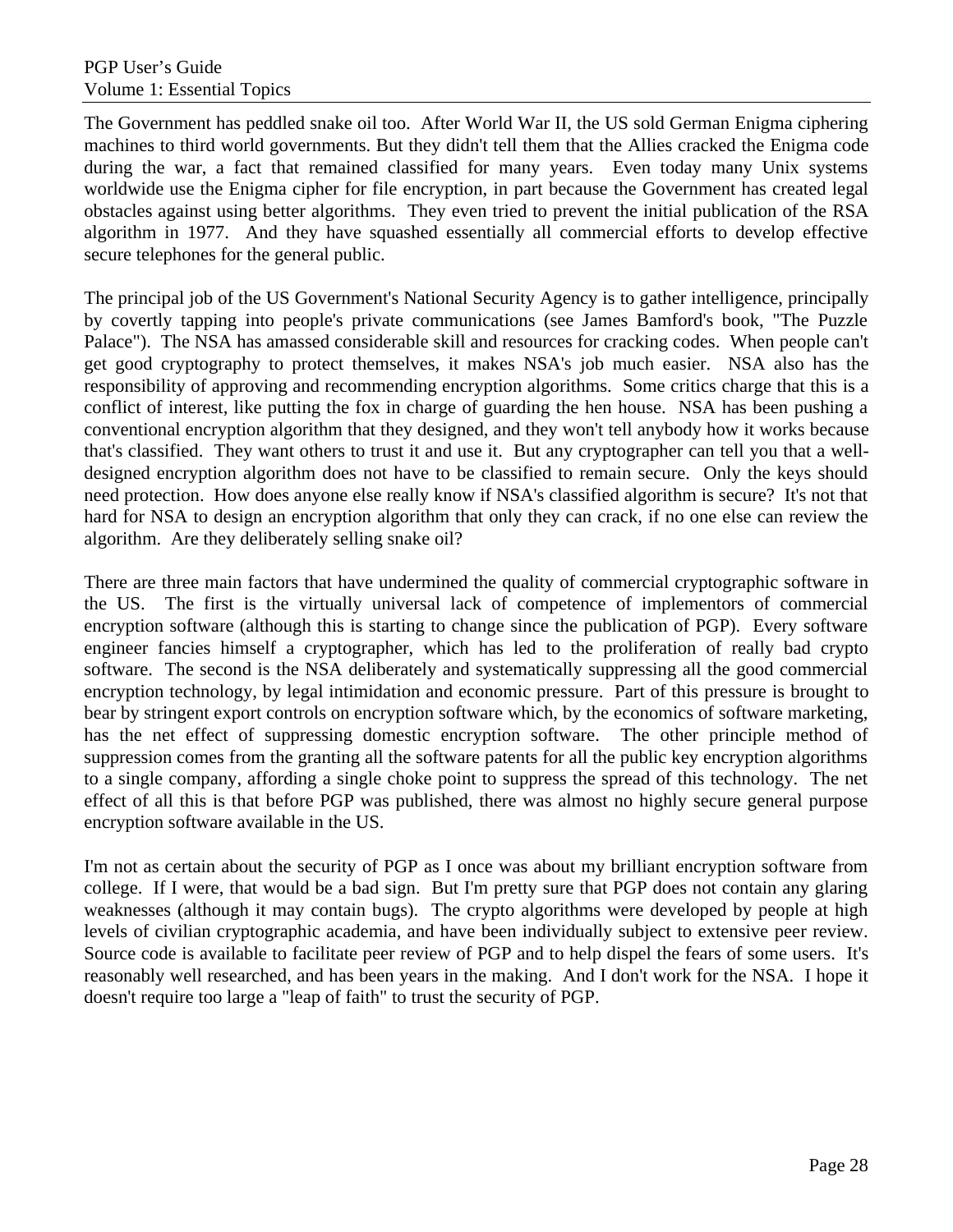## Notice to Macintosh Users

==========================

PGP was originally developed for MSDOS and Unix machines. There is also an Apple Macintosh version of PGP. This manual is written for the MSDOS/Unix versions of PGP, which use a commandline interface for all the PGP functions. On the Mac, all the PGP functions are accessed through pulldown menus and dialog boxes. There is also on-line help on the Mac for how to use MacPGP, and there should be some Mac-specific user documentation included in the MacPGP release package, in addition to this manual.

Almost all good Mac software applications are written from scratch for the Mac, not simply ported there from other operating systems. Unfortunately, the current Mac version of PGP was not designed for the Mac from scratch. It was ported from the MSDOS/Unix version to the Mac by Zbigniew Fiedorwicz. Since the MSDOS/Unix version of PGP was not designed for a GUI (graphical user interface), porting to the Mac was not an easy task, and many bugs still remain. An all-new version of PGP is under development, designed for easy adaptation to a GUI. A new Mac version will be developed from this new PGP source code. It will be more Mac-like, and more reliable. Despite the bugs in the current version of MacPGP, it is important to note that if Zbigniew had waited for this all-new version of PGP to be developed before he ported PGP to the Mac, the world would have been deprived of a Mac version of PGP for far too long.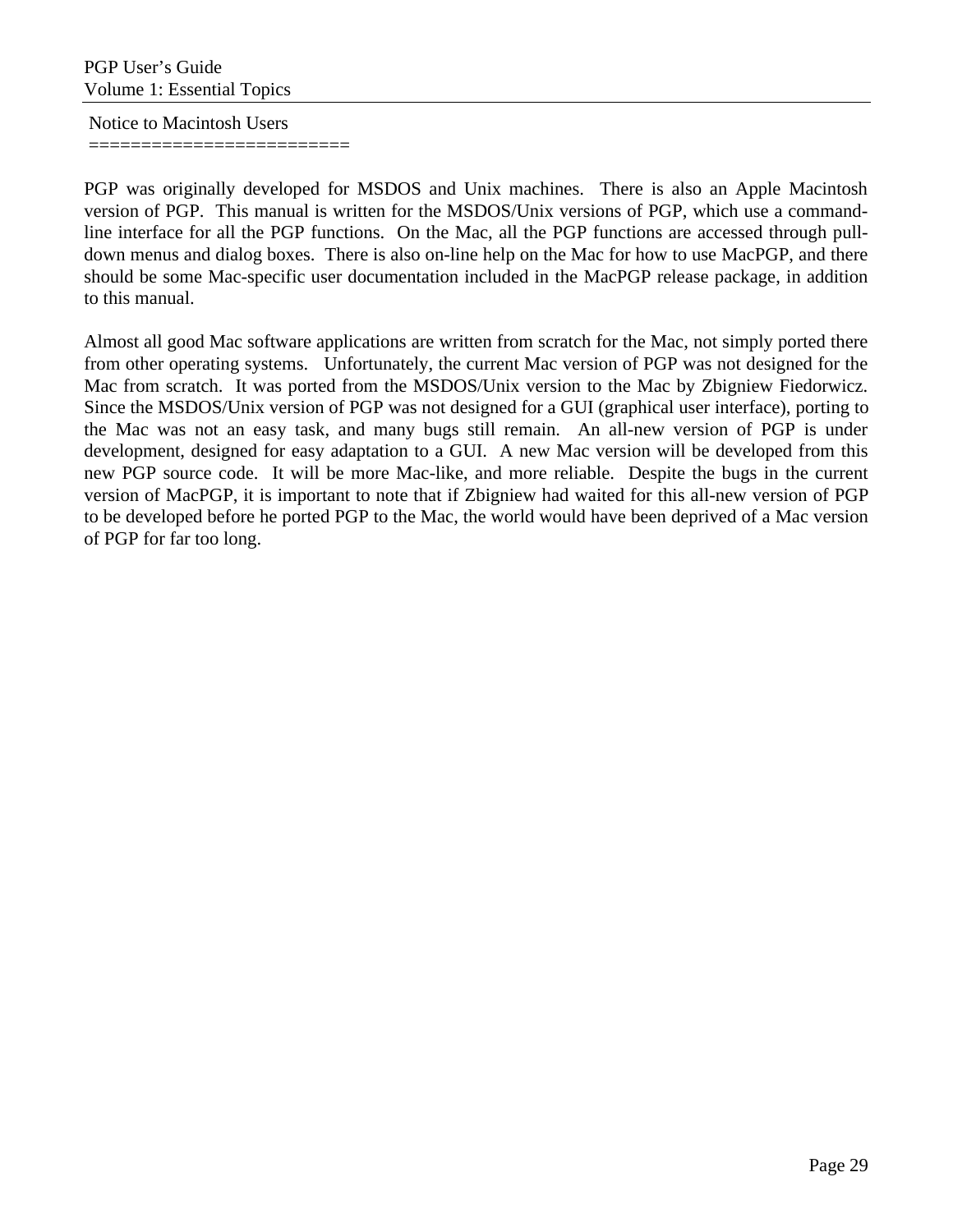### PGP Quick Reference

===================

Here's a quick summary of PGP commands.

To encrypt a plaintext file with the recipient's public key:

pgp -e textfile her\_userid

To sign a plaintext file with your secret key:

pgp -s textfile [-u your\_userid]

To sign a plaintext ASCII text file with your secret key, producing a signed plaintext message suitable for sending via E-mail:

pgp -sta textfile [-u your\_userid]

To sign a plaintext file with your secret key, and then encrypt it with the recipient's public key:

pgp -es textfile her\_userid [-u your\_userid]

To encrypt a plaintext file with just conventional cryptography, type:

pgp -c textfile

To decrypt an encrypted file, or to check the signature integrity of a signed file:

pgp ciphertextfile [-o plaintextfile]

To encrypt a message for any number of multiple recipients:

pgp -e textfile userid1 userid2 userid3

---

Key management commands:

To generate your own unique public/secret key pair: pgp -kg

To add a public or secret key file's contents to your public or secret key ring:

pgp -ka keyfile [keyring]

To extract (copy) a key from your public or secret key ring: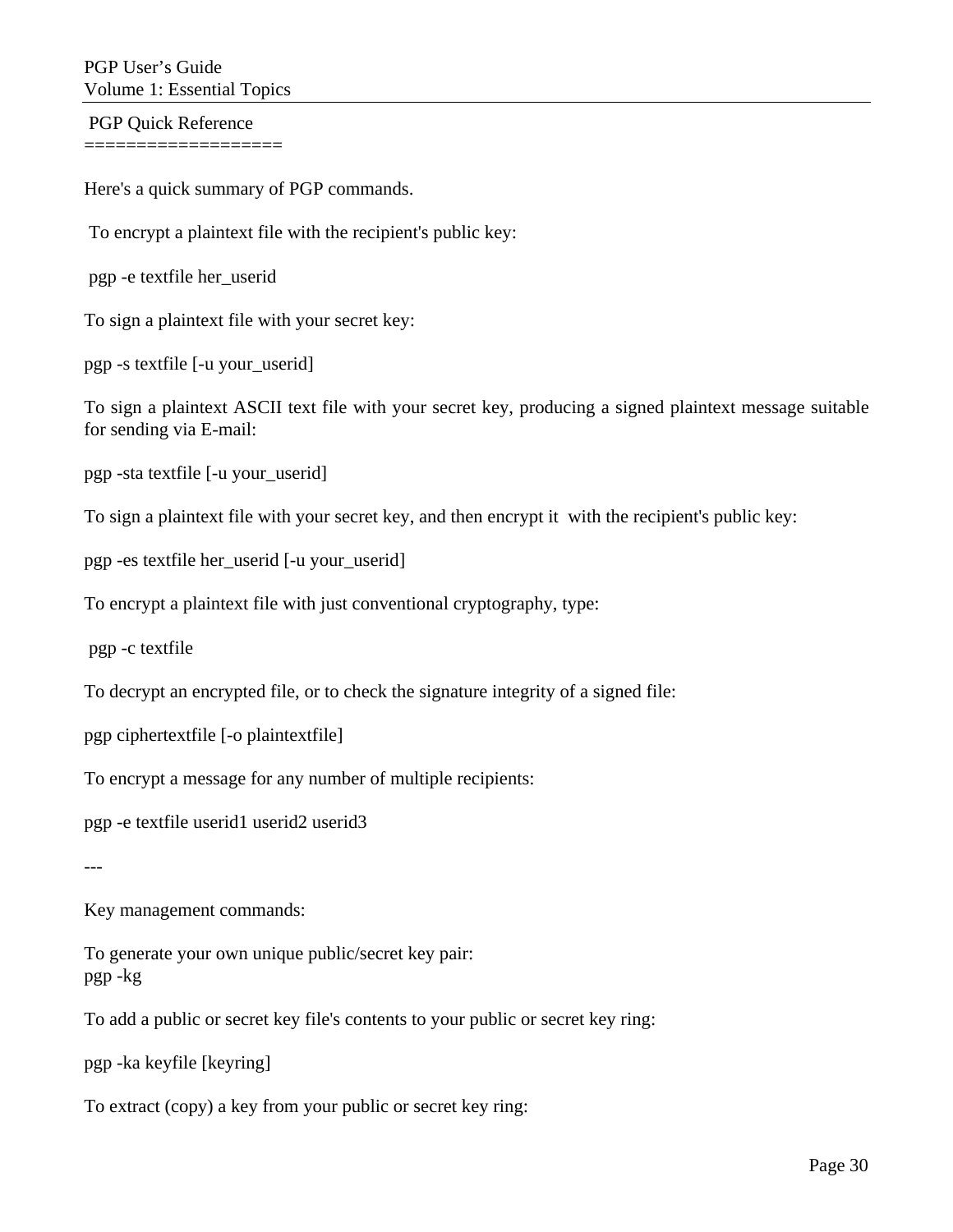pgp -kx userid keyfile [keyring] or: pgp -kxa userid keyfile [keyring] To view the contents of your public key ring: pgp -kv[v] [userid] [keyring] To view the "fingerprint" of a public key, to help verify it over the telephone with its owner: pgp -kvc [userid] [keyring] To view the contents and check the certifying signatures of your public key ring: pgp -kc [userid] [keyring] To edit the userid or pass phrase for your secret key: pgp -ke userid [keyring] To edit the trust parameters for a public key: pgp -ke userid [keyring] To remove a key or just a userid from your public key ring: pgp -kr userid [keyring] To sign and certify someone else's public key on your public key ring: pgp -ks her\_userid [-u your\_userid] [keyring] To remove selected signatures from a userid on a keyring: pgp -krs userid [keyring] To permanently revoke your own key, issuing a key compromise certificate: pgp -kd your\_userid

To disable or reenable a public key on your own public key ring: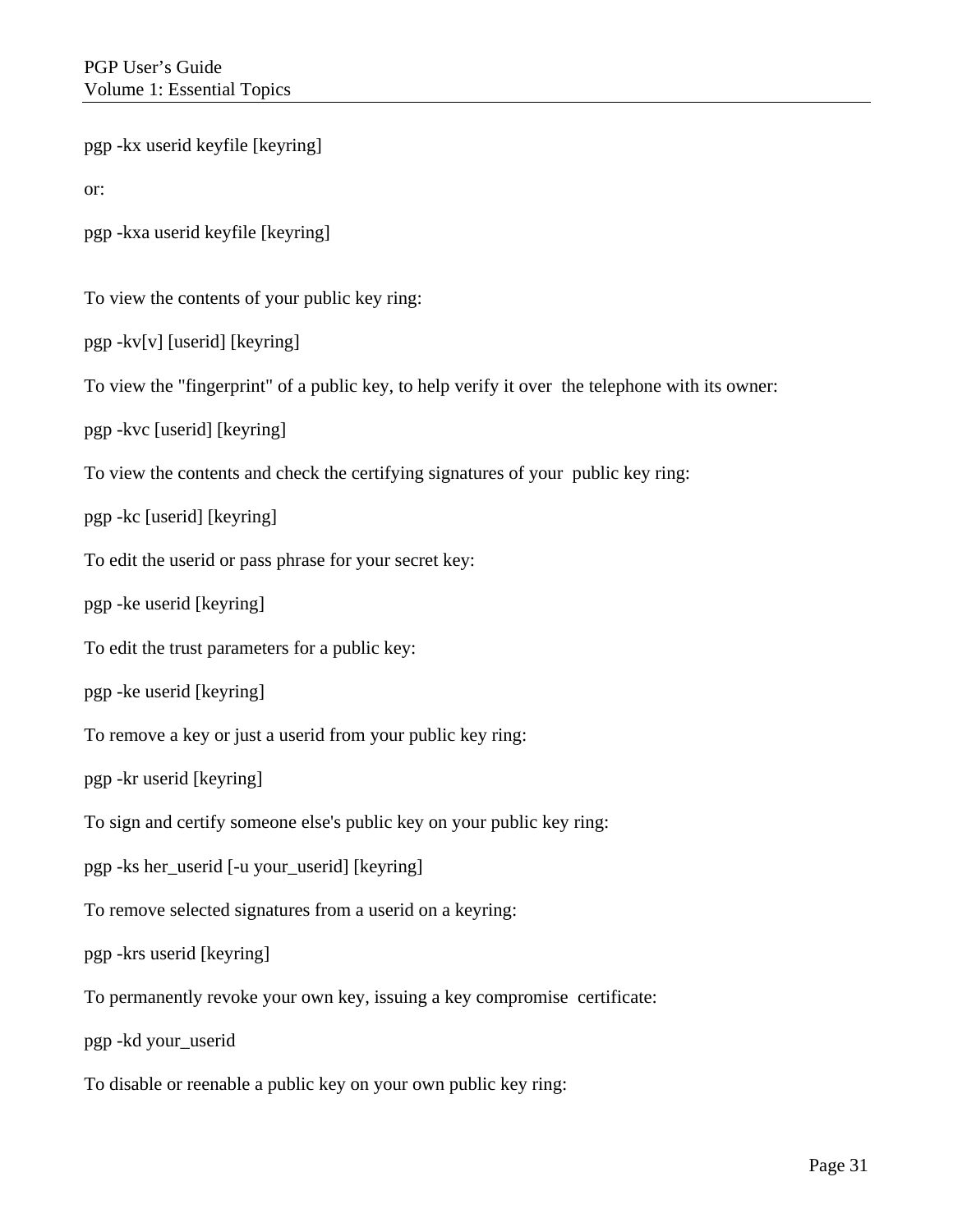pgp -kd userid

---

Esoteric commands:

To decrypt a message and leave the signature on it intact:

pgp -d ciphertextfile

To create a signature certificate that is detached from the document:

pgp -sb textfile [-u your\_userid]

To detach a signature certificate from a signed message:

pgp -b ciphertextfile

---

Command options that can be used in combination with other command options (sometimes even spelling interesting words!):

To produce a ciphertext file in ASCII radix-64 format, just add the -a option when encrypting or signing a message or extracting a key:

pgp -sea textfile her\_userid or: pgp -kxa userid keyfile [keyring]

To wipe out the plaintext file after producing the ciphertext file, just add the -w (wipe) option when encrypting or signing a message:

pgp -sew message.txt her\_userid

To specify that a plaintext file contains ASCII text, not binary, and should be converted to recipient's local text line conventions, add the -t (text) option to other options:

pgp -seat message.txt her\_userid

To view the decrypted plaintext output on your screen (like the Unix-style "more" command), without writing it to a file, use the -m (more) option while decrypting:

pgp -m ciphertextfile

To specify that the recipient's decrypted plaintext will be shown ONLY on her screen and cannot be saved to disk, add the -m option: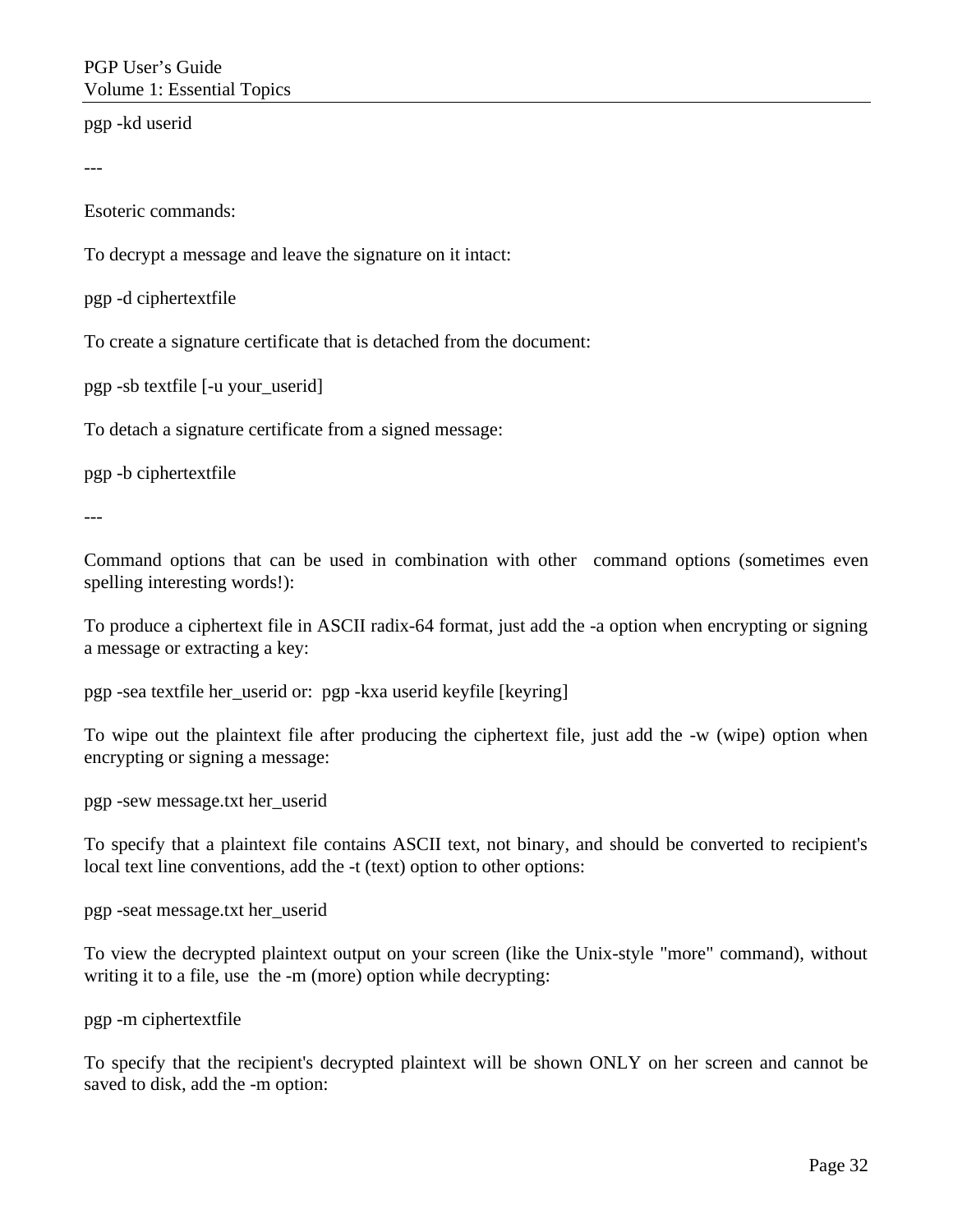pgp -steam message.txt her\_userid

To recover the original plaintext filename while decrypting, add the -p option:

pgp -p ciphertextfile

To use a Unix-style filter mode, reading from standard input and writing to standard output, add the -f option:

pgp -feast her\_userid <inputfile >outputfile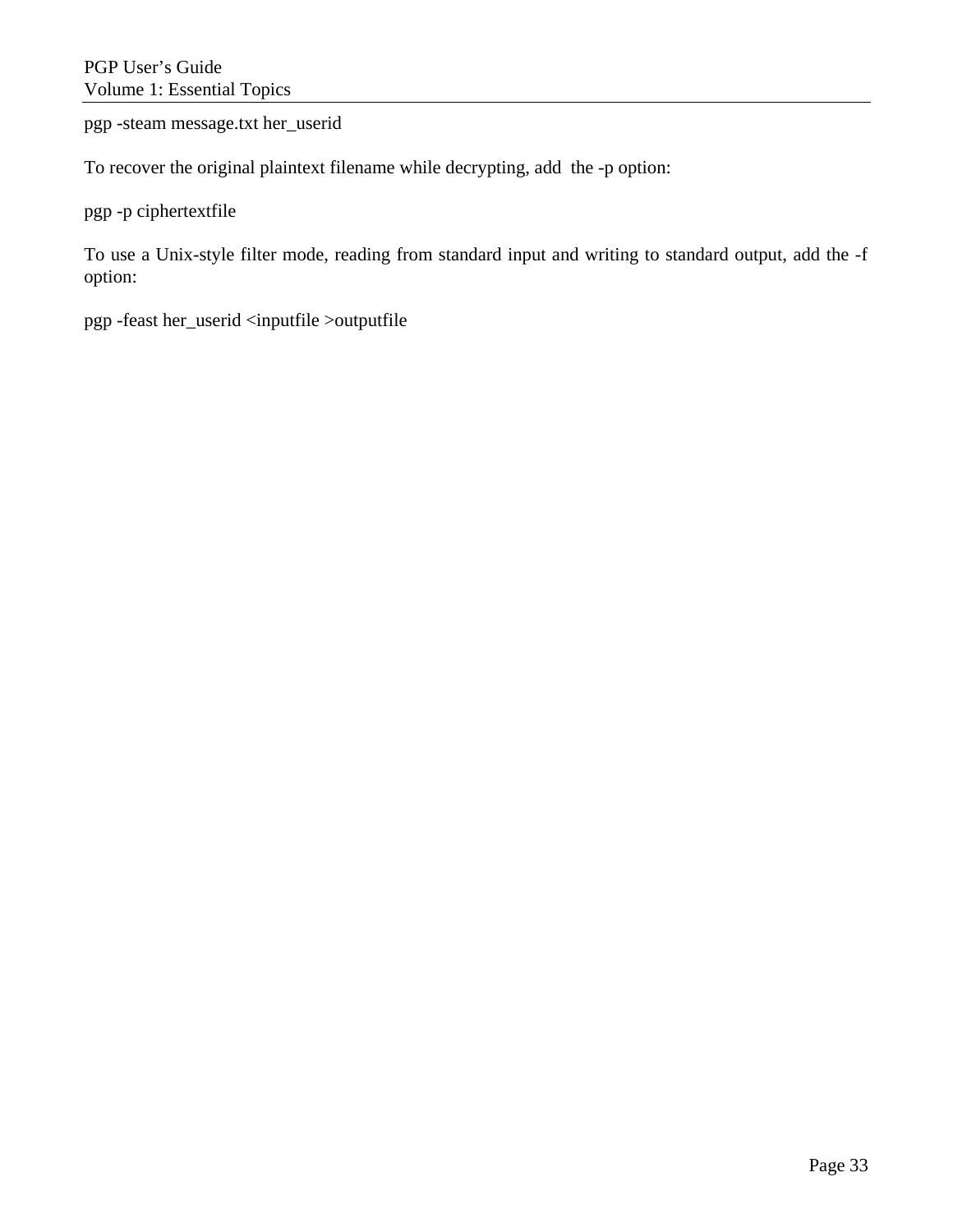Legal Issues ============

For detailed information on PGP(tm) licensing, distribution, copyrights, patents, trademarks, liability limitations, and export controls, see the "Legal Issues" section in the "PGP User's Guide, Volume II: Special Topics".

PGP uses a public key algorithm claimed by U.S. patent #4,405,829. The exclusive licensing rights to this patent are held by a company called Public Key Partners (PKP), and you may be infringing the patent if you use PGP in the USA without a license. These issues are detailed in the Volume II manual, and in the RSAREF license that comes with the freeware version of PGP. PKP has licensed others to practice the patent, including a company known as ViaCrypt, in Phoenix, Arizona. ViaCrypt sells a fully licensed version of PGP. ViaCrypt may be reached at 602-944-0773.

PGP is "guerrilla" freeware, and I don't mind if you distribute it widely. Just don't ask me to send you a copy. Instead, you can look for it yourself on many BBS systems and a number of Internet FTP sites. But before you distribute PGP, it is essential that you understand the U.S. export controls on encryption software.

Acknowledgments

================

Formidable obstacles and powerful forces have been arrayed to stop PGP. Dedicated people are helping to overcome these obstacles. PGP has achieved notoriety as "underground software", and bringing PGP "above ground" as fully licensed freeware has required patience and persistence. I'd especially like to thank Hal Abelson, Jeff Schiller, Brian LaMacchia, and Derek Atkins at MIT for their determined efforts. I'd also like to thank Jim Bruce and David Litster in the MIT administration and Bob Prior and Terry Ehling at the MIT Press. And I'd like to thank my entire legal defense team, whose job is not over yet. I used to tell a lot of lawyer jokes, before I encountered so many positive examples of lawyers in my legal defense team, most of whom work pro bono.

The development of PGP has turned into a remarkable social phenomenon, whose unique political appeal has inspired the collective efforts of an ever-growing number of volunteer programmers. Remember that children's story called "Stone Soup"?

I'd like to thank the following people for their contributions to the creation of Pretty Good Privacy. Although I was the author of PGP version 1.0, major parts of later versions of PGP were implemented by an international collaborative effort involving a large number of contributors, under my design guidance.

Branko Lankester, Hal Finney and Peter Gutmann all contributed a huge amount of time in adding features for PGP 2.0, and ported it to Unix variants.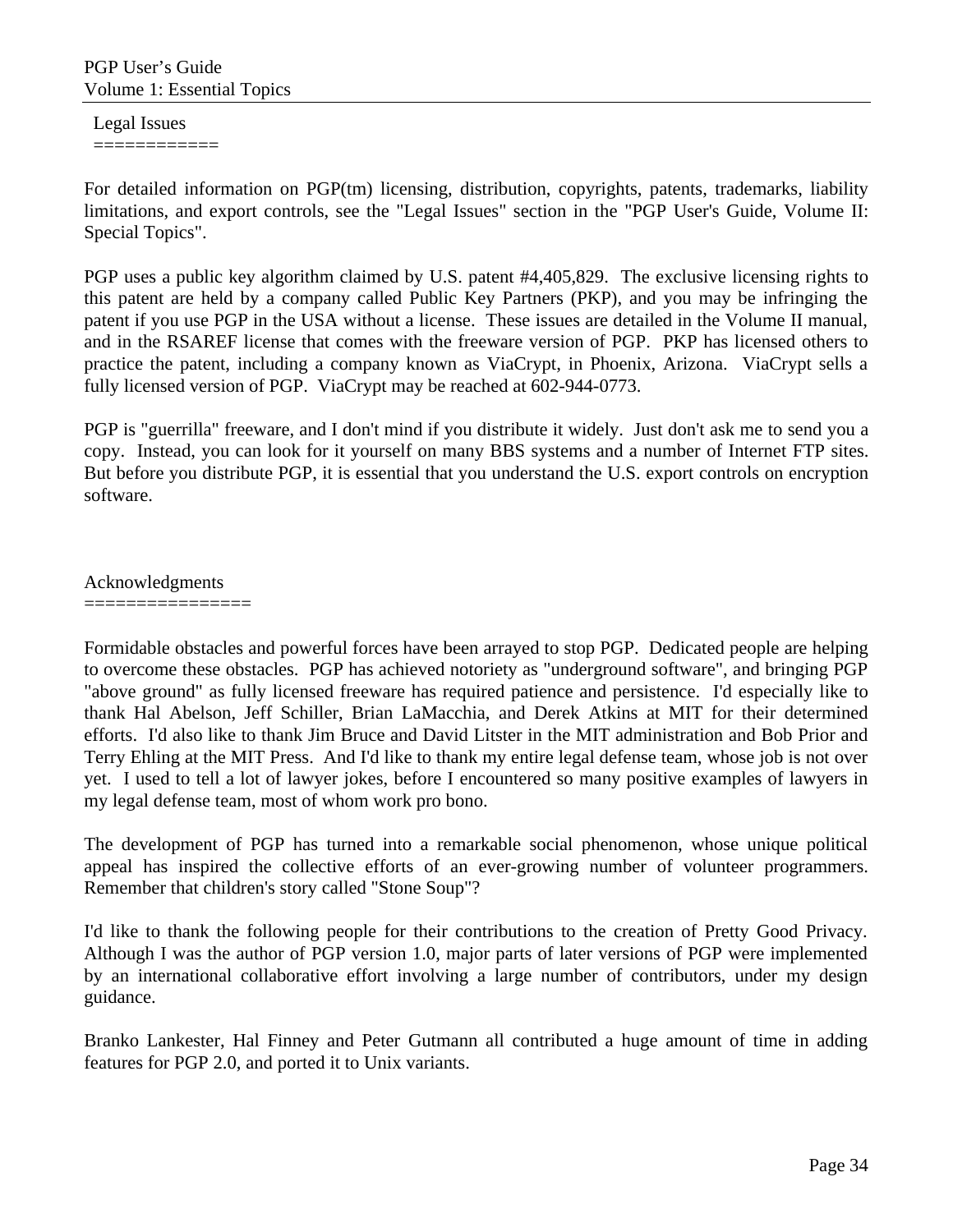Hugh Kennedy ported it to VAX/VMS, Lutz Frank ported it to the Atari ST, and Cor Bosman and Colin Plumb ported it to the Commodore Amiga.

Translation of PGP into foreign languages was done by Jean-loup Gailly in France, Armando Ramos in Spain, Felipe Rodriquez Svensson and Branko Lankester in The Netherlands, Miguel Angel Gallardo in Spain, Hugh Kennedy and Lutz Frank in Germany, David Vincenzetti in Italy, Harry Bush and Maris Gabalins in Latvia, Zygimantas Cepaitis in Lithuania, Peter Suchkow and Andrew Chernov in Russia, and Alexander Smishlajev in Esperantujo. Peter Gutmann offered to translate it into New Zealand English, but we finally decided PGP could get by with US English.

Jean-loup Gailly, Mark Adler, and Richard B. Wales published the ZIP compression code, and granted permission for inclusion into PGP. The MD5 routines were developed and placed in the public domain by Ron Rivest. The IDEA(tm) cipher was developed by Xuejia Lai and James L. Massey at ETH in Zurich, and is used in PGP with permission from Ascom-Tech AG.

Charlie Merritt originally taught me how to do decent multiprecision arithmetic for public key cryptography, and Jimmy Upton contributed a faster multiply/modulo algorithm. Thad Smith implemented an even faster modmult algorithm. Zhahai Stewart contributed a lot of useful ideas on PGP file formats and other stuff, including having more than one user ID for a key. I heard the idea of introducers from Whit Diffie. Kelly Goen did most of the work for the initial electronic publication of PGP 1.0.

Various contributions of coding effort also came from Colin Plumb, Derek Atkins, and Castor Fu. Other contributions of effort, coding or otherwise, have come from Hugh Miller, Eric Hughes, Tim May, Stephan Neuhaus, and too many others for me to remember right now. Zbigniew Fiedorwicz did the first Macintosh port.

Since the release of PGP 2.0, many other programmers have sent in patches and bug fixes and porting adjustments for other computers. There are too many to individually thank here.

Just as in the "Stone Soup" story, it is getting harder to peer through the thick soup to see the stone at the bottom of the pot that I dropped in to start it all off.